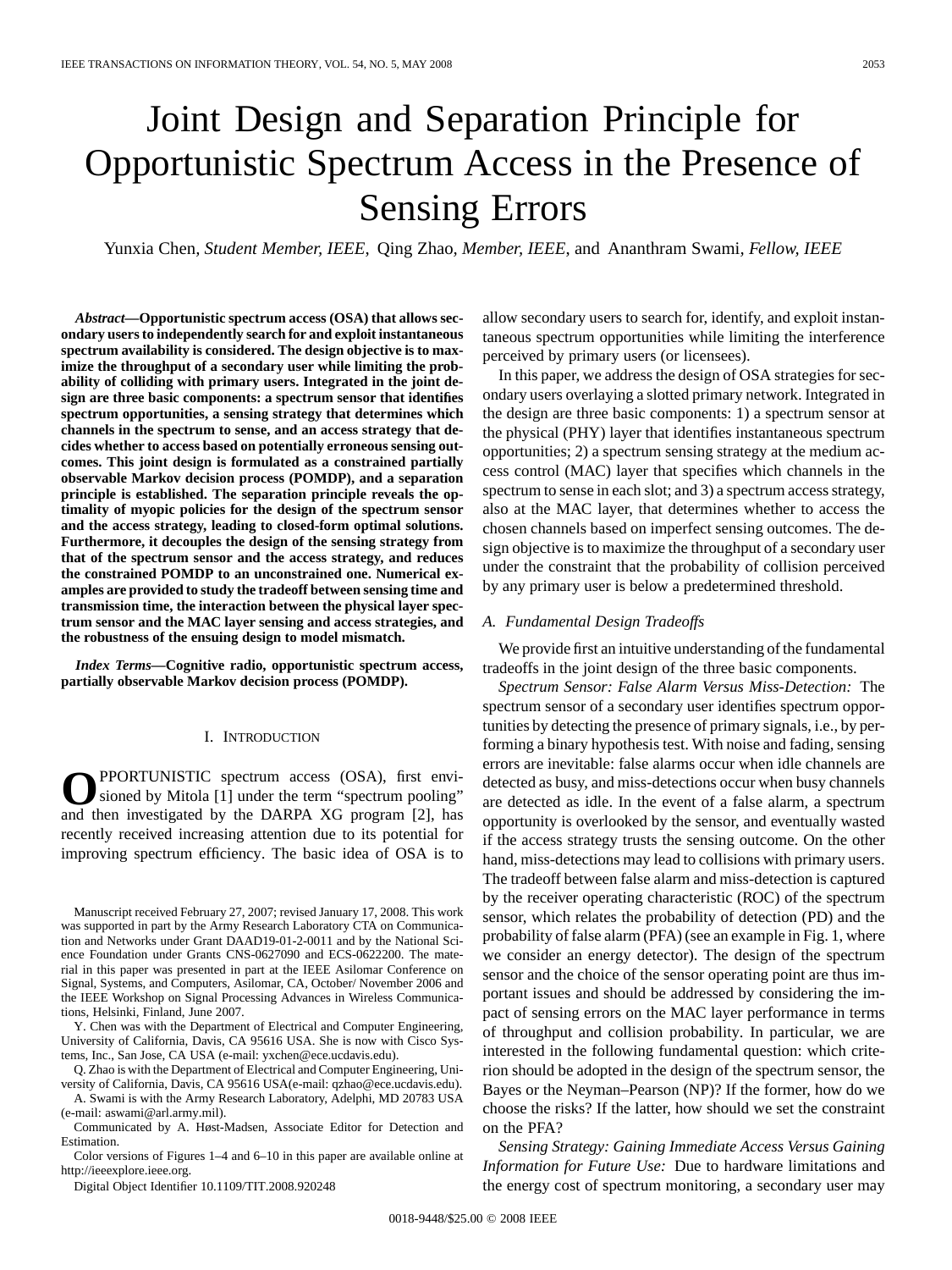| <b>Report Documentation Page</b>                                                                                                                                                                                                                                                                                                                                                                                                                                                                                                                                                                                                                                                                                                                                                                                                                                                                                                                                                                                                                                                                                                                                                                                                                                                                                                                                                                                                                        |                             |                              |                                                   | Form Approved<br>OMB No. 0704-0188                 |                           |  |
|---------------------------------------------------------------------------------------------------------------------------------------------------------------------------------------------------------------------------------------------------------------------------------------------------------------------------------------------------------------------------------------------------------------------------------------------------------------------------------------------------------------------------------------------------------------------------------------------------------------------------------------------------------------------------------------------------------------------------------------------------------------------------------------------------------------------------------------------------------------------------------------------------------------------------------------------------------------------------------------------------------------------------------------------------------------------------------------------------------------------------------------------------------------------------------------------------------------------------------------------------------------------------------------------------------------------------------------------------------------------------------------------------------------------------------------------------------|-----------------------------|------------------------------|---------------------------------------------------|----------------------------------------------------|---------------------------|--|
| Public reporting burden for the collection of information is estimated to average 1 hour per response, including the time for reviewing instructions, searching existing data sources, gathering and<br>maintaining the data needed, and completing and reviewing the collection of information. Send comments regarding this burden estimate or any other aspect of this collection of information,<br>including suggestions for reducing this burden, to Washington Headquarters Services, Directorate for Information Operations and Reports, 1215 Jefferson Davis Highway, Suite 1204, Arlington<br>VA 22202-4302. Respondents should be aware that notwithstanding any other provision of law, no person shall be subject to a penalty for failing to comply with a collection of information if it<br>does not display a currently valid OMB control number.                                                                                                                                                                                                                                                                                                                                                                                                                                                                                                                                                                                      |                             |                              |                                                   |                                                    |                           |  |
| 1. REPORT DATE<br><b>JAN 2008</b>                                                                                                                                                                                                                                                                                                                                                                                                                                                                                                                                                                                                                                                                                                                                                                                                                                                                                                                                                                                                                                                                                                                                                                                                                                                                                                                                                                                                                       |                             | 2. REPORT TYPE               |                                                   | <b>3. DATES COVERED</b>                            | 00-00-2008 to 00-00-2008  |  |
| <b>4. TITLE AND SUBTITLE</b>                                                                                                                                                                                                                                                                                                                                                                                                                                                                                                                                                                                                                                                                                                                                                                                                                                                                                                                                                                                                                                                                                                                                                                                                                                                                                                                                                                                                                            |                             | 5a. CONTRACT NUMBER          |                                                   |                                                    |                           |  |
| Joint Design and Separation Principle for Opportunistic Spectrum Access                                                                                                                                                                                                                                                                                                                                                                                                                                                                                                                                                                                                                                                                                                                                                                                                                                                                                                                                                                                                                                                                                                                                                                                                                                                                                                                                                                                 | 5b. GRANT NUMBER            |                              |                                                   |                                                    |                           |  |
| in the Presence of Sensing Errors                                                                                                                                                                                                                                                                                                                                                                                                                                                                                                                                                                                                                                                                                                                                                                                                                                                                                                                                                                                                                                                                                                                                                                                                                                                                                                                                                                                                                       |                             |                              | 5c. PROGRAM ELEMENT NUMBER                        |                                                    |                           |  |
| 6. AUTHOR(S)                                                                                                                                                                                                                                                                                                                                                                                                                                                                                                                                                                                                                                                                                                                                                                                                                                                                                                                                                                                                                                                                                                                                                                                                                                                                                                                                                                                                                                            |                             |                              |                                                   | 5d. PROJECT NUMBER                                 |                           |  |
|                                                                                                                                                                                                                                                                                                                                                                                                                                                                                                                                                                                                                                                                                                                                                                                                                                                                                                                                                                                                                                                                                                                                                                                                                                                                                                                                                                                                                                                         |                             |                              |                                                   | 5e. TASK NUMBER                                    |                           |  |
|                                                                                                                                                                                                                                                                                                                                                                                                                                                                                                                                                                                                                                                                                                                                                                                                                                                                                                                                                                                                                                                                                                                                                                                                                                                                                                                                                                                                                                                         |                             |                              |                                                   | 5f. WORK UNIT NUMBER                               |                           |  |
| 7. PERFORMING ORGANIZATION NAME(S) AND ADDRESS(ES)<br>University of California, Department of Electrical and Computer<br>Engineering, Davis, CA, 95616                                                                                                                                                                                                                                                                                                                                                                                                                                                                                                                                                                                                                                                                                                                                                                                                                                                                                                                                                                                                                                                                                                                                                                                                                                                                                                  |                             |                              |                                                   | 8. PERFORMING ORGANIZATION<br><b>REPORT NUMBER</b> |                           |  |
| 9. SPONSORING/MONITORING AGENCY NAME(S) AND ADDRESS(ES)                                                                                                                                                                                                                                                                                                                                                                                                                                                                                                                                                                                                                                                                                                                                                                                                                                                                                                                                                                                                                                                                                                                                                                                                                                                                                                                                                                                                 |                             |                              |                                                   | 10. SPONSOR/MONITOR'S ACRONYM(S)                   |                           |  |
|                                                                                                                                                                                                                                                                                                                                                                                                                                                                                                                                                                                                                                                                                                                                                                                                                                                                                                                                                                                                                                                                                                                                                                                                                                                                                                                                                                                                                                                         |                             |                              |                                                   | 11. SPONSOR/MONITOR'S REPORT<br>NUMBER(S)          |                           |  |
| 12. DISTRIBUTION/AVAILABILITY STATEMENT<br>Approved for public release; distribution unlimited                                                                                                                                                                                                                                                                                                                                                                                                                                                                                                                                                                                                                                                                                                                                                                                                                                                                                                                                                                                                                                                                                                                                                                                                                                                                                                                                                          |                             |                              |                                                   |                                                    |                           |  |
| <b>13. SUPPLEMENTARY NOTES</b>                                                                                                                                                                                                                                                                                                                                                                                                                                                                                                                                                                                                                                                                                                                                                                                                                                                                                                                                                                                                                                                                                                                                                                                                                                                                                                                                                                                                                          |                             |                              |                                                   |                                                    |                           |  |
| 14. ABSTRACT<br>Opportunistic spectrum access (OSA) that allows secondary users to independently search for and exploit<br>instantaneous spectrum availability is considered. The design objective is to maximize the throughput of a<br>secondary user while limiting the probability of colliding with primary users. Integrated in the joint design<br>are three basic components: a spectrum sensor that identifies spectrum opportunities, a sensing strategy<br>that determines which channels in the spectrum to sense, and an access strategy that decides whether to<br>access based on potentially erroneous sensing outcomes. This joint design is formulated as a constrained<br>partially observable Markov decision process (POMDP), and a separation principle is established. The<br>separation principle reveals the optimality of myopic policies for the design of the spectrum sensor and the<br>access strategy, leading to closed-form optimal solutions. Furthermore, it decouples the design of the<br>sensing strategy from that of the spectrum sensor and the access strategy, and reduces the constrained<br>POMDP to an unconstrained one. Numerical examples are provided to study the tradeoff between sensing<br>time and transmission time, the interaction between the physical layer spectrum sensor and the MAC layer<br>sensing and access strategies, and the robustness of the ensuing design to model mismatch. |                             |                              |                                                   |                                                    |                           |  |
| 15. SUBJECT TERMS<br>Cognitive radio, opportunistic spectrum access, partially observable Markov decision process (POMDP)                                                                                                                                                                                                                                                                                                                                                                                                                                                                                                                                                                                                                                                                                                                                                                                                                                                                                                                                                                                                                                                                                                                                                                                                                                                                                                                               |                             |                              |                                                   |                                                    |                           |  |
| 16. SECURITY CLASSIFICATION OF:                                                                                                                                                                                                                                                                                                                                                                                                                                                                                                                                                                                                                                                                                                                                                                                                                                                                                                                                                                                                                                                                                                                                                                                                                                                                                                                                                                                                                         | 17. LIMITATION OF           | 18. NUMBER                   | 19a. NAME OF                                      |                                                    |                           |  |
| a. REPORT<br>unclassified                                                                                                                                                                                                                                                                                                                                                                                                                                                                                                                                                                                                                                                                                                                                                                                                                                                                                                                                                                                                                                                                                                                                                                                                                                                                                                                                                                                                                               | b. ABSTRACT<br>unclassified | c. THIS PAGE<br>unclassified | <b>ABSTRACT</b><br>Same as<br><b>Report (SAR)</b> | OF PAGES<br>19                                     | <b>RESPONSIBLE PERSON</b> |  |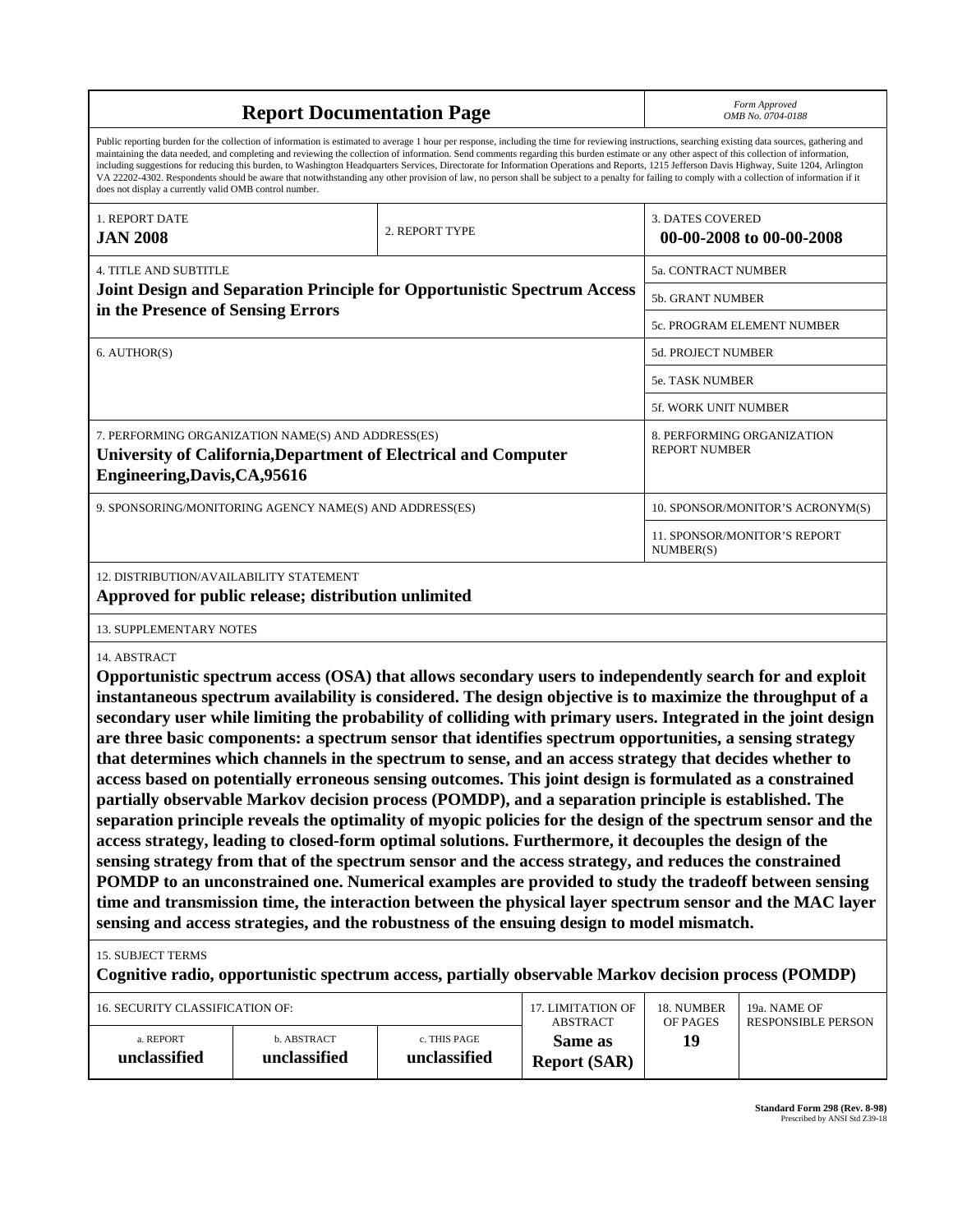

Probability of False Alarm a

Fig. 1. The ROC of an energy detector. Each point on the ROC curve corresponds to a sensor operating characteristic resulting from different detection threshold of the energy detector. ( $\epsilon$ : probability of false alarm;  $\delta$ : probability of miss-detection.).

not be able to sense all the channels in the spectrum simultaneously. A sensing strategy is thus needed for intelligent channel selection to track the rapidly varying spectrum opportunities. The purpose of a sensing strategy is twofold: to find idle channels for immediate access and to gain statistical information on the spectrum occupancy for better opportunity tracking in the future. The optimal sensing strategy should thus strike a balance between these two often conflicting objectives.

*Access Strategy: Aggressive Versus Conservative:* Based on the imperfect sensing outcomes given by the spectrum sensor, the secondary user needs to decide whether to access. An aggressive access strategy may lead to excessive collisions with primary users while a conservative one may result in throughput degradation due to overlooked opportunities. Whether to adopt an aggressive or a conservative access strategy depends on the operating characteristic of the spectrum sensor and the collision constraint at the MAC layer. Hence, a joint design of the PHY layer spectrum sensor and the MAC layer access strategy is necessary for optimality.

#### *B. Main Results*

By modeling primary users' spectrum occupancy as a Markov chain, we establish a decision-theoretic framework for the optimal joint design of OSA based on the theory of partially observable Markov decision processes (POMDPs). This framework captures the fundamental design tradeoffs discussed above. Within this framework, the optimal OSA strategy is given by the optimal policy of a constrained POMDP.

While powerful in problem modeling, POMDP suffers from the curse of dimensionality and does not easily lend itself to tractable solutions. Constraints on a POMDP further complicates the problem, often demanding *randomized* policies to achieve optimality. Our goal is to develop structural results that lead to simple yet optimal solutions and shed light on the interaction between the PHY and the MAC layers of OSA networks.

*Single-Channel Sensing:* We focus first on the case where the secondary user can sense and access one channel in each slot

(e.g., in the case of single-carrier communications). We establish a separation principle for the optimal joint design of OSA. We show that the joint design can be carried out in two steps without losing optimality: first to choose a spectrum sensor and an access strategy that maximize the instantaneous throughput (i.e., the expected number of bits that can be delivered in the current slot) under the collision constraint, and then to choose a sensing strategy to optimize the overall throughput. As stated below, the significance of this separation principle is twofold.

- The separation principle reveals the optimality of myopic policies for the design of the spectrum sensor and the access strategy. Myopic policies aim solely at maximizing the immediate reward and ignore the impact of the current action on the future reward. Hence, obtaining myopic policies becomes a static optimization problem instead of a sequential decision-making problem. While myopic policies are rarely optimal for a general POMDP, we show that the rich structure of the problem at hand renders an exception. As a consequence, we are able to obtain an explicit design of the optimum spectrum sensor and a closed-form optimal access strategy. Moreover, this closed-form optimal design allows us to characterize quantitatively the interaction between the PHY layer spectrum sensor and the MAC layer access strategy.
- The separation principle decouples the design of the sensing strategy from that of the spectrum sensor and the access strategy. More importantly, the design of the sensing strategy is reduced to an *unconstrained* POMDP, which admits *deterministic* optimal policies. Unconstrained POMDPs have been well studied, and existing algorithms can be readily applied [3]–[6].

We also provide numerical examples to study design tradeoffs. We will see that miss-detections are more harmful to the throughput of the secondary user than false alarms. The tradeoff study between the spectrum sensing time and the data transmission time indicates that the spectrum sensor should take fewer channel measurements as the maximum allowable probability of collision increases. In other words, when the collision constraint is less restrictive, the secondary user can spend less time in sensing, leaving more time in a slot for data transmission. Robustness studies show that the throughput loss due to inaccuracies in the assumed Markovian model parameters is small, and more importantly, the probability of collision perceived by the primary network is not affected by model mismatch.

*Multichannel Sensing:* We then consider the scenario where the secondary user can sense and access multiple channels simultaneously in each slot. We show that the separation principle still holds if the spectrum sensor and the access strategy are designed independently across channels. We note that such independent design is suboptimal since it ignores the potential correlation among channel occupancies. We thus propose two heuristic approaches to exploit channel correlation, one at the PHY layer and the other at the MAC layer. Simulation results show that exploiting channel correlation at the PHY layer is more effective than at the MAC layer.

We also find that the performance of the PHY layer spectrum sensor can improve over time by incorporating the MAC layer sensing and access decisions. Such MAC layer decisions pro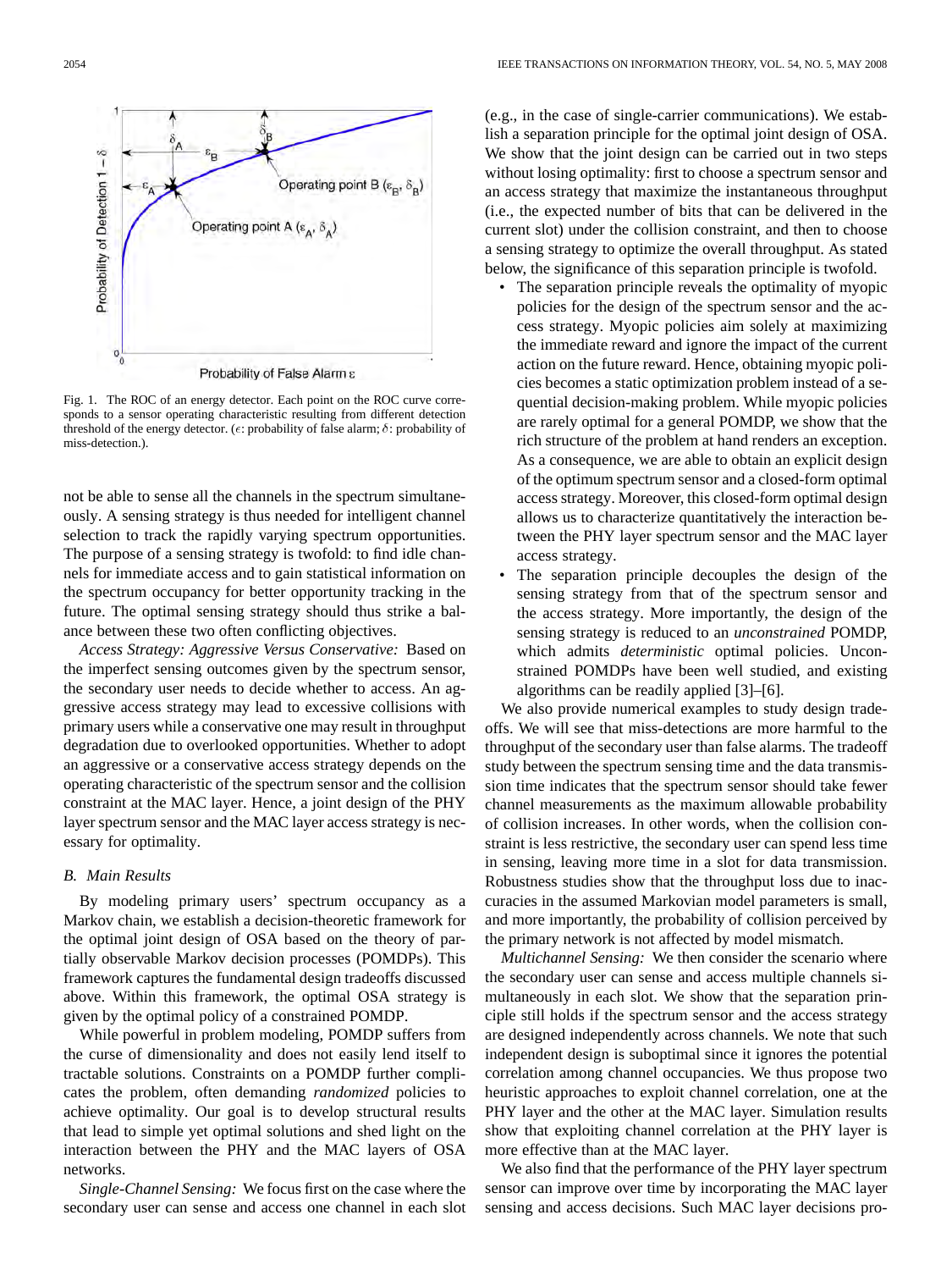vide information on the evolution of the primary users' spectrum occupancy, from which the *a priori* probabilities of the hypotheses employed by the spectrum sensor can be learned. This finding, along with the quantitative characterization of the impact of the spectrum sensor on the access strategy, illustrates the two-way interaction between the PHY and the MAC layers: the necessity of incorporating the sensor operating characteristics into the MAC design and the benefit of exploiting the MAC layer information in the PHY design.

#### *C. Related Work*

Two types of spectrum opportunities have been considered in the literature: spatial and temporal. A majority of existing work on OSA focuses on exploiting spatial spectrum opportunities that are static or slowly varying in time (see [7]–[9] and references therein). A typical example application is the reuse of locally unused TV broadcast bands. In this context, due to the slow temporal variation of spectrum occupancy, real-time opportunity identification is not as critical a component as in applications that exploit temporal spectrum opportunities, and existing work often assumes perfect knowledge of spectrum opportunities in the whole spectrum at any time and location.

The exploitation of temporal spectrum opportunities resulting from the bursty traffic of primary users is addressed in [10]–[13] under the assumption of perfect sensing. In [10], MAC protocols are proposed for an *ad hoc* secondary network overlaying a Global System for Mobile Communications (GSM) cellular network. It is assumed that the secondary transmitter and receiver exchange information on which channel to use through a commonly agreed control channel. Different from [10], optimal distributed MAC protocols developed in [11] can synchronize the hopping patterns of the secondary transmitter and receiver without the aid of additional control channels. More recently, the design of optimal spectrum sensing and access strategies in a fading environment has been addressed under an energy constraint in [12]. In [13], access strategies for a slotted secondary user exploiting opportunities in an unslotted primary network are considered, where a round-robin singlechannel sensing scheme is used. Modeling of spectrum occupancy has been addressed in [14]. Measurements obtained from spectrum monitoring testbeds demonstrate the Makovian transition between busy and idle channel states in wireless local-area network (LAN).

Although the issue of spectrum sensing errors has been investigated at the PHY layer [15]–[19], cognitive MAC design in the presence of sensing errors has received little attention. To the best of our knowledge, [20] is the first work that integrates the operating characteristic of the spectrum sensor at the PHY layer with the MAC design. A heuristic approach to the joint PHY-MAC design of OSA is proposed in [20]. In this paper, we establish a decision-theoretic framework within which the optimal joint design of OSA in the presence of sensing errors can be systematically addressed and the interaction between the PHY and the MAC layers can be quantitatively characterized. Interestingly, the separation principle developed in this paper reveals that the heuristic approach proposed in [20] is optimal.

For an overview on challenges and recent developments in OSA, readers are referred to [21].



Fig. 2. The slot structure.

#### *D. Organization and Notation*

This paper is organized as follows. Section II describes the network model and the basic operations performed by a secondary user to exploit spectrum opportunities. In Section III, we introduce the three basic components of OSA and formulate their joint design as a constrained POMDP. In Section IV, we establish the separation principle for the optimal joint design of OSA with single-channel sensing. Section V extends the separation principle to multichannel sensing scenarios. Section VI concludes this paper.

Random variables and their realizations are denoted by capital and lower case letters, respectively. Vectors are denoted by boldfaced letters.

#### II. NETWORK MODEL

Consider a spectrum that consists of N channels (e.g., different frequency bands or tones in an orthogonal frequency-division modulation (OFDM) system), each with bandwidth  $B_n$  $(n = 1, \ldots, N)$ . These N channels are licensed to a slotted primary network. We model the spectrum occupancy as a discrete-time homogenous Markov chain with  $2^N$  states. Specifically, let  $S_n(t) \in \{0 \text{ (busy)}, 1 \text{ (idle)}\}$  denote the occupancy of channel  $n$  in slot  $t$ . The spectrum occupancy state (SOS), denoted as  $S(t) \triangleq [S_1(t), \ldots, S_N(t)]$ , follows a Markov chain with state space  $\mathcal{S} \triangleq \{0,1\}^N$ . The transition probabilities of the SOS are denoted as  $P(\mathbf{s}'|\mathbf{s}) \triangleq \Pr\{\mathbf{S}(t+1) = \mathbf{s}'|\mathbf{S}(t) = \mathbf{s}\}.$ Note that the transition probabilities are determined by the dynamics of the primary traffic. We assume that they are known and remain unchanged in  $T$  slots.

We consider a secondary *ad hoc* network whose users independently and selfishly exploit instantaneous spectrum opportunities in these N channels. At the beginning of each slot,<sup>1</sup> a secondary user with data to transmit chooses a set of channels to sense. A spectrum sensor is used to detect the states of the chosen channels. Based on the sensing outcomes, the secondary user decides which sensed channels to access. Due to hardware and energy constraints, we assume that a secondary user can sense and access at most  $L (1 \leq L \leq N)$  channels in a slot. At the end of the slot, the receiver acknowledges each successful transmission. The basic slot structure is illustrated in Fig. 2.

Our goal is to develop an optimal OSA strategy for the secondary user, which sequentially determines which channels in the spectrum to sense, how to design the spectrum sensor, and whether to access based on the imperfect sensing outcomes. The design objective is to maximize the throughput of the secondary

<sup>1</sup>With the knowledge of the slot length and through sensing the transmissions of primary users, secondary users can synchronize to the slot structure. Furthermore, the primary network may broadcast periodic beacon signals to keep its own users synchronized. These beacon signals can be exploited by secondary users for synchronization.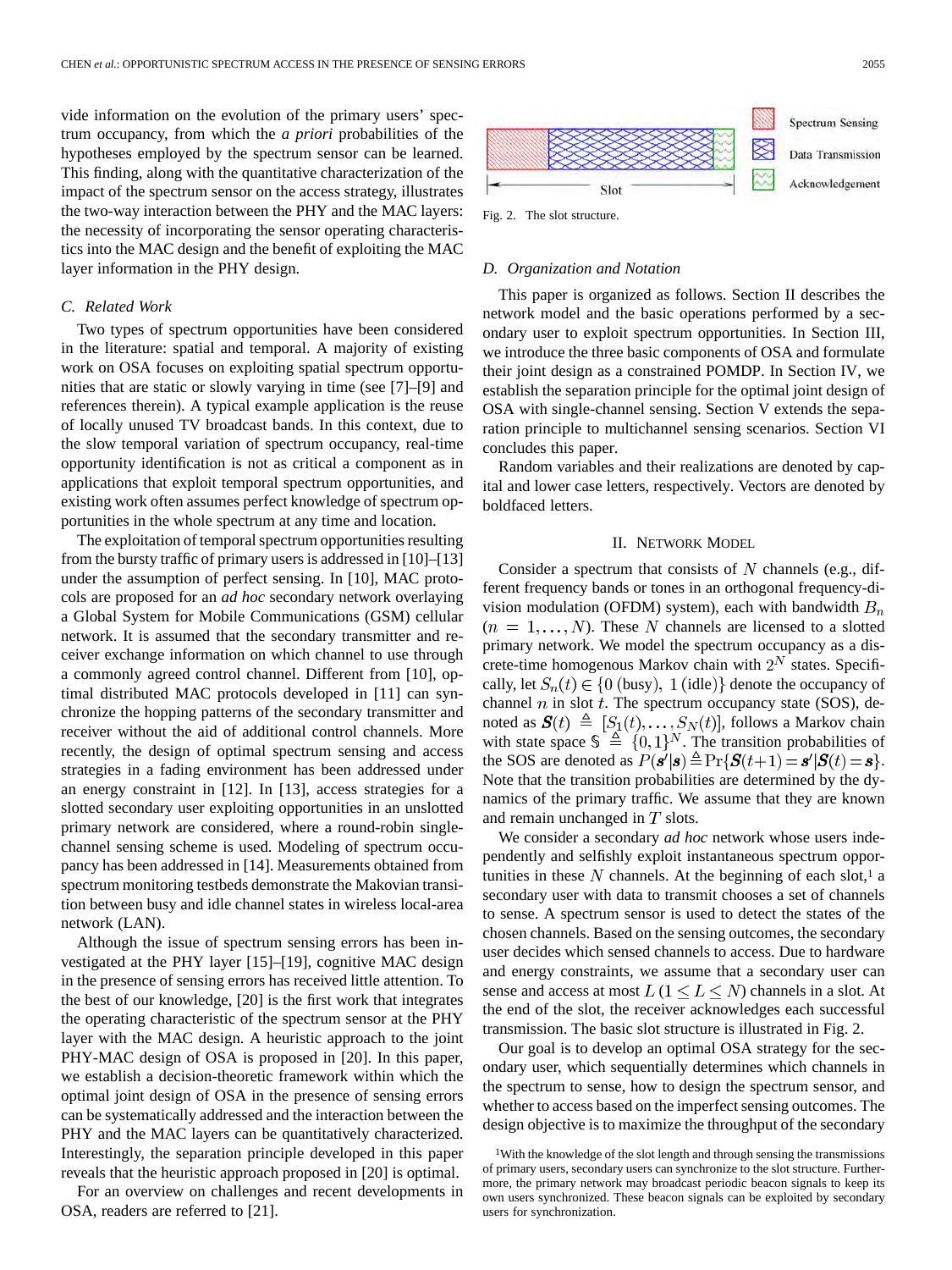user during a desired period of  $T$  slots under the constraint that the probability of collision  $P_n(t)$  perceived by the primary network in any channel  $n$  and slot  $t$  is capped below a predetermined threshold  $\zeta$ , i.e.,

$$
P_n(t) \triangleq \Pr\{\Phi_n(t) = 1 \mid S_n(t) = 0\} \le \zeta, \qquad \forall n, t \quad (1)
$$

where  $\Phi_n(t) \in \{0 \text{ (no access)}, 1 \text{ (access)}\}$  denotes the access decision of the secondary user.

*Remarks:*

- 1) We assume that the transition probabilities of the SOS are known or have been learned. We take the viewpoint that such statistical models of a particular spectrum region should be obtained through measurements before the deployment of secondary networks. This is for the purpose of evaluating the potential gain or profit of secondary market in that spectrum region. Such statistical models can then be made available to secondary users to facilitate the design. We are, however, aware that in some scenarios, secondary users may have imperfect knowledge of the underlying Markovian model. In Section IV-F, we study the robustness of the optimal OSA design to a mismatched Markovian model. For the case where the Markovian model is unknown, formulations and algorithms for POMDP with an unknown model exist in the literature [22] and can be applied to this problem.
- 2) We use the *conditional* probability of collision  $P_n(t)$  in the design constraint and impose the collision constraint on every channel  $n$  and slot  $t$ . This ensures that a primary user experiences collisions no more than  $\zeta$  fraction of its *transmission time* regardless of where and when it transmits. Note that if the unconditional probability of collision  $Pr{\Phi_n(t) = 1, S_n(t) = 0}$  is adopted, the constraint depends on the traffic load of primary users in channels chosen by the secondary users; primary users who have light traffic load may not be as well protected as those with heavy traffic load.
- 3) We assume that secondary users exploit spectrum opportunities independently and selfishly. That is, secondary users do not exchange their information on the SOS and each one aims to maximize its own throughput without taking into consideration the interactions among secondary users. This assumption is suitable for secondary *ad hoc* networks where there is no central coordinator or dedicated control/ communication channel. The secondary network can adopt a carrier sensing mechanism to avoid collisions among competing secondary users as detailed in [11], [20]. We point out that such selfish decisions may not be optimal in terms of network-level throughput. Nevertheless, this formulation allows us to focus on the basic components of OSA and highlight the interactions among them.

#### III. CONSTRAINED POMDP FORMULATION

In this section, we develop a decision-theoretic framework for the optimal joint design of the three basic OSA components based on the theory of POMDP. We focus first on single-channel sensing  $(L = 1)$ . Extensions to multichannel sensing scenarios are detailed in Section V.

#### *A. Spectrum Sensor*

Suppose that channel  $n$  is chosen in slot  $t$ . The spectrum sensor detects the presence of primary users in this channel by performing a binary hypothesis test

$$
\mathcal{H}_0: S_n(t) = 1 \text{ (idle)}
$$
  
vs. 
$$
\mathcal{H}_1: S_n(t) = 0 \text{ (busy)}.
$$
 (2)

Let  $\Theta_n(t) \in \{0 \text{ (busy)}, 1 \text{ (idle)}\}$  denote the sensing outcome (i.e., the result of the binary hypothesis test). The performance of the spectrum sensor is characterized by the PFA  $\epsilon_n(t)$  and the probability of miss detection (PM)  $\delta_n(t)$ 

$$
\epsilon_n(t) \triangleq \Pr{\text{decide } \mathcal{H}_1 | \mathcal{H}_0 \text{ is true}}
$$
  
=  $\Pr{\Theta_n(t) = 0 | S_n(t) = 1}$  (3a)  

$$
\delta_n(t) \triangleq \Pr{\text{decide } \mathcal{H}_0 | \mathcal{H}_1 \text{ is true}}
$$

$$
= \Pr\{\Theta_n(t) = 1 \, | \, S_n(t) = 0\}. \tag{3b}
$$

Subject to the constraint that the PFA is no larger than  $\epsilon_n(t)$ , the largest achievable PD, denoted as  $P_{D,\max}^{(n)}(\epsilon_n(t))$ , can be attained by the optimal NP detector or an optimal Bayesian detector with a suitable set of risks [23, Sec. 2.2.1]. All operating points  $(\epsilon, \delta)$  above the best ROC curve  $P_{D,\text{max}}^{(n)}$  are thus infeasible.

Let

$$
\mathsf{A}_{\delta}(n) \triangleq \{(\epsilon,\delta) : 0 \le \epsilon \le 1 - \delta \le P_{D,\max}^{(n)}(\epsilon)\}\
$$

denote all feasible operating points of the spectrum sensor.<sup>2</sup> As illustrated in Fig. 3, the best ROC curve  $P_{D,\text{max}}^{(n)}$  achieved by the optimal NP detector forms the upper boundary of the feasible set  $A_{\delta}(n)$ . We also note that every sensor operating point  $(\epsilon_n, \delta_n)$  below the best ROC curve lies on a line that connects two boundary points and hence can be achieved by randomizing between two optimal NP detectors with properly chosen constraints on the PFA [23, Sec. 2.2.2]. For example, the operating point  $(\epsilon_n, \delta_n)$  as shown in Fig. 3 can be achieved by applying the optimal NP detector under the constraint of PFA  $\leq \epsilon_n^{(1)}$  with probability  $p = \frac{\epsilon_n - \epsilon_n}{(1 - \epsilon_n)}$  and the optimal NP detector under the constraint of PFA  $\leq \epsilon_n^{(2)}$  with probability  $1-p$ . Therefore, the design of spectrum sensor is reduced to the choice of a desired sensor operating point in  $A_{\delta}(n)$ .

The design of the optimal NP detector is a well-studied problem, which is not the focus of this paper. Our objective is to define the criterion and the constraint under which the spectrum sensor should be designed, equivalently, to find the optimal sensor operating point  $(\epsilon_n^*(t), \delta_n^*(t)) \in A_\delta(n)$  to achieve the best tradeoff between false alarm and miss-detection. Note that the optimal sensor operating point may vary with time (see Section V-D for an example.)

#### *B. Sensing and Access Strategies*

In each slot, a sensing strategy decides which channel in the spectrum to sense, and an access strategy determines whether

<sup>&</sup>lt;sup>2</sup>Since the two hypotheses in (2) play a symmetric role, we have assumed, without loss of generality, that the PD is no smaller than the PFA, i.e.,  $1 - \delta \ge \epsilon$ .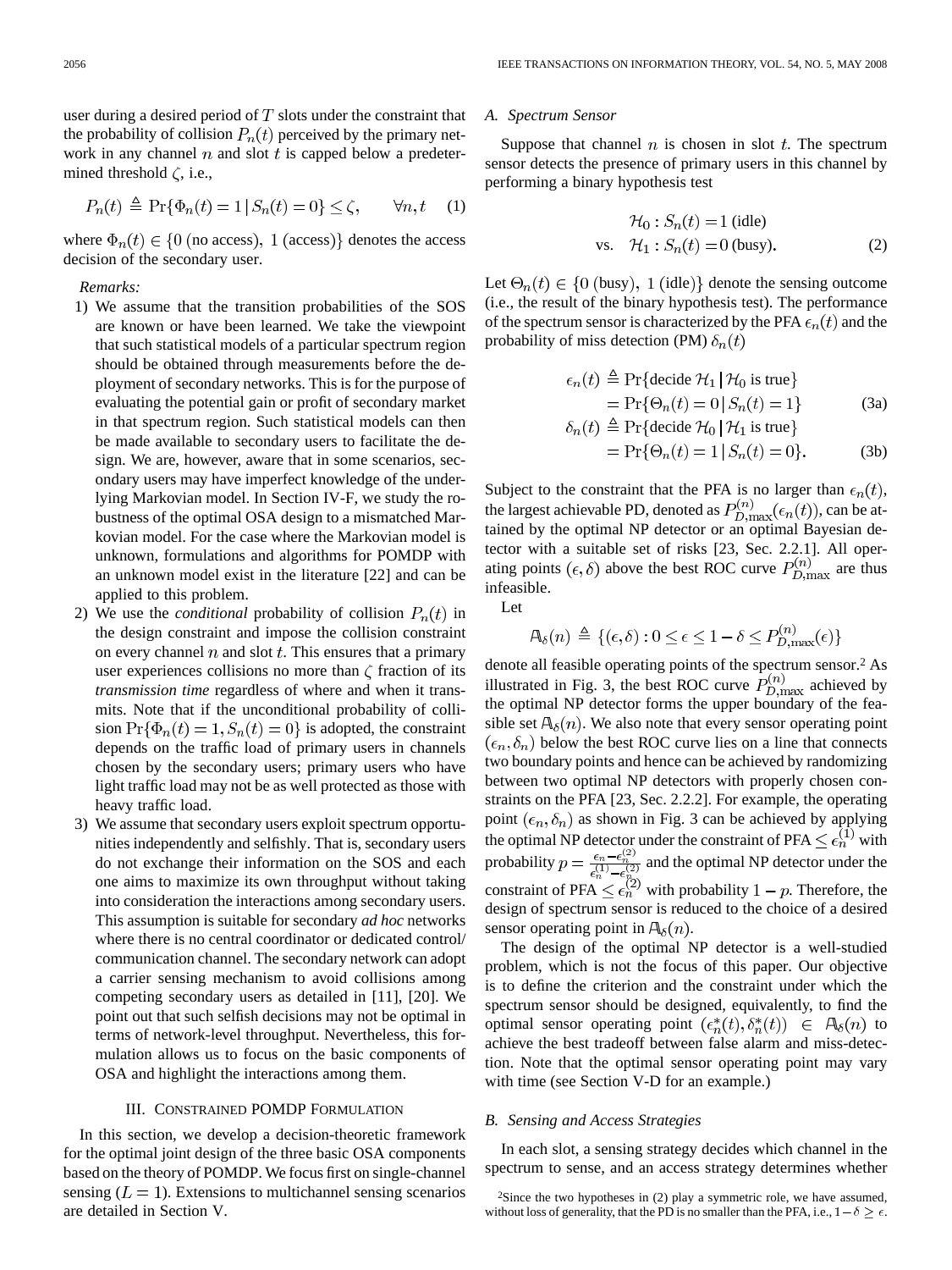

Fig. 3. Illustration of the set  $A_{\delta}(n)$  of all feasible sensor operating points **Probability of False Alarm**  $\varepsilon$ <br>Fig. 3. Illustration of the set  $A_{\delta}(n)$  of all feasible sensor  $(\epsilon_n, \delta_n)$ .  $(\delta_n^{(i)} = 1 - P_{D,\max}^{(n)}(\epsilon_n^{(i)})$ ,  $i = 1, 2$ .)

to access given the sensing outcome.3 Below we illustrate the sequence of operations in each slot.

At the beginning of slot t, the SOS transits to  $S(t)$  =  $[S_1(t), \ldots, S_N(t)]$  according to the transition probabilities of the underlying Markov chain. The secondary user first chooses a channel  $a(t) \in A_s \triangleq \{1, ..., N\}$  to sense and a feasible sensor operating point  $(\epsilon_a(t), \delta_a(t)) \in A_\delta(a(t))$ . It then determines whether to access  $\Phi_a(t) \in \{0 \text{ (no access)}, 1 \text{ (access)}\}$ by taking into account the sensing outcome  $\Theta_a(t)$  $\in$  $\{0 \text{ (busy)}, 1 \text{ (idle)}\}$  provided by the spectrum sensor that is designed according to the chosen operating point  $(\epsilon_a(t), \delta_a(t))$ . A collision with primary users happens when the secondary user accesses a busy channel. At the end of this slot, the receiver acknowledges a successful transmission  $K_a(t) \in \{0 \text{ (no ACK)}, 1 \text{ (ACK)}\}.$  We assume that the ACKs are received without errors.4

#### *C. Constrained POMDP Formulation*

The sequential decision-making process described above can be modeled as a POMDP with constraint given in (1). The underlying system of this POMDP is the SOS with state space  $\mathcal{S} = \{0,1\}^N$  and transition probabilities  $P(\mathbf{s}'|\mathbf{s})$ . We describe below the actions, observations, and reward structure of the resulting POMDP.

*Action Space:* The action in the POMDP formulation consists of three parts: a sensing decision  $a(t) \in A_s$ , a spectrum sensor design  $(\epsilon_a(t), \delta_a(t)) \in A_\delta(a(t))$ , and an access decision  $\Phi_a(t) \in \{0,1\}.$ 

*Observation Space:* As will become clear later, optimal channel selection for opportunity tracking relies on the exploitation of the statistical information on the SOS provided by the observation history of the secondary users. To ensure synchronous hopping in the spectrum without introducing extra control message exchange, the secondary user and its desired receiver must have the same history of observations so that they make the same channel selection decisions. Since sensing errors may cause different sensing outcomes at the transmitter and the receiver, the acknowledgment  $K_a(t) \in \{0,1\}$  should be used as the common observation in each slot.

*Reward:* A natural definition of the reward is the number of bits that can be delivered by the secondary user, which is assumed to be proportional to the channel bandwidth. Given sensing action  $a(t)$  and access action  $\Phi_a(t)$ , the immediate reward  $R(t)$  can be defined as

$$
R(t) = K_a(t)B_a = S_a(t)\Phi_a(t)B_a.
$$
 (4)

Hence, the expected total reward of the POMDP represents the overall throughput, i.e., the expected total number of bits that can be delivered by the secondary user in  $T$  slots.

*Belief Vector:* Due to partial spectrum monitoring and sensing errors, a secondary user cannot directly observe the true SOS. It can, however, infer the SOS from its decision and observation history. As shown in [3], the statistical information on the SOS provided by the entire decision and observation history can be encapsulated in a belief vector  $\mathbf{\Lambda}(t) \triangleq {\lambda_{s}(t)}_{s \in \mathbb{S}}$ , where  $\lambda_{\mathbf{s}}(t) \in [0,1]$  denotes the conditional probability (given the decision and observation history) that the SOS is  $s$  in slot  $t$ 

$$
\lambda_{\mathbf{s}}(t) \stackrel{\Delta}{=} \Pr\left\{ \mathbf{S}(t) = \mathbf{s} \, | \, \Lambda(1), \{a(\tau), \Theta_a(\tau)\}_{\tau=1}^{t-1} \right\} \tag{5}
$$

where  $\Lambda(1)$  is the initial belief vector, i.e., the *a priori* distribution of the SOS at time  $t = 1$ , which can be set to the stationary distribution of the underlying Markov chain if no information on the initial SOS is available.

*Policy:* A joint design of OSA is given by policies of the above POMDP. Specifically, a sensing policy  $\pi_s$  specifies a sequence of functions  $\pi_s = [\mu_s(1), \dots, \mu_s(T)]$ , where  $\mu_s(t)$ maps a belief vector  $\Lambda(t)$  to a channel  $a(t) \in A_s$  to be sensed in this slot. Since the optimal policy for a finite-horizon POMDP is generally nonstationary, functions  $\{\mu_s(t)\}_{t=1}^T$  are not identical. A sensor operating policy  $\pi_{\delta}$  specifies, in each slot t, a spectrum sensor design  $(\epsilon_a(t), \delta_a(t)) \in A_{\delta}(a(t))$  based on the current belief vector  $\Lambda(t)$  and the chosen channel  $a(t)$ . An access policy  $\pi_c$  specifies an access decision  $\Phi_a(t) \in \{0,1\}$  in each slot t based on the current belief vector  $\Lambda(t)$  and the sensing outcome  $\Theta_a(t) \in \{0,1\}$  at the chosen channel  $a(t)$ .

The above defined policies are deterministic. For unconstrained POMDPs, there always exist deterministic optimal policies. For constrained POMDPs, however, we may need to resort to randomized policies to achieve optimality. A randomized sensing policy  $\pi_s$  defines a sequence of functions, each mapping a belief vector  $\Lambda(t)$  to a probability mass function (pmf) on the set  $A_s$  of channels, and a randomized sensor operating policy  $\pi_{\delta}$  defines the mapping from  $\Lambda(t)$  to a probability density function (pdf) on the set  $A_{\delta}(a(t))$  of feasible sensor operating points. A randomized access policy  $\pi_c$  maps  $\mathbf{\Lambda}(t)$  and sensing outcome  $\Theta_a(t)$  to a transmission probability. In other words, the actions chosen in a randomized policy are probability distributions. Due to the uncountable space

<sup>&</sup>lt;sup>3</sup>An alternative formulation of the joint design is to combine the spectrum sensor with the access strategy. In this case, the access decision is made directly based on the channel measurements. It can be readily shown that this formulation is equivalent to the one adopted here.

<sup>4</sup>Note that the ACK is sent after the successful reception of data. Hence, the channel over which the ACK is transmitted is ensured to be idle in this slot.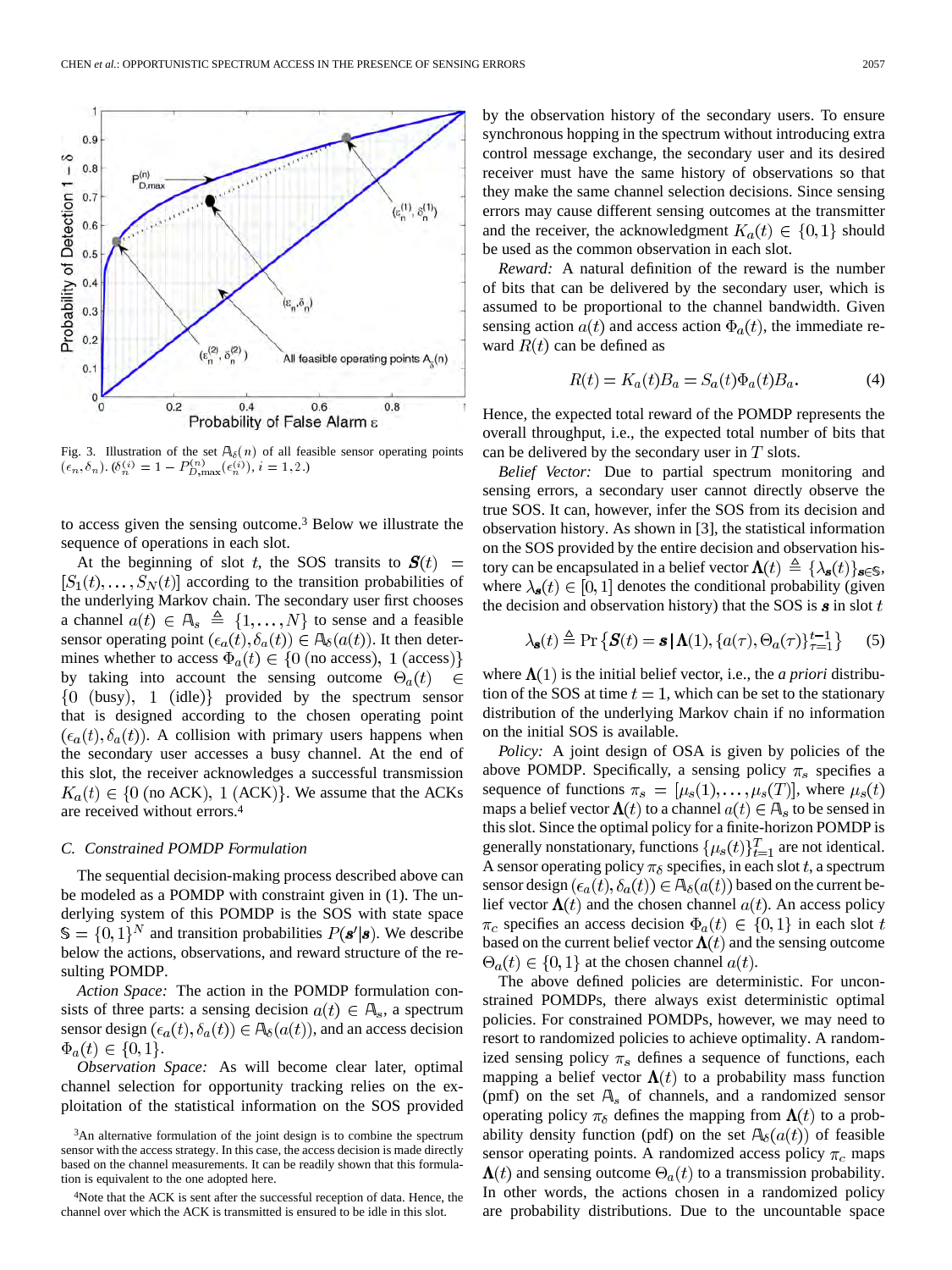of probability distributions, randomized policies are usually computationally prohibitive.

*Objective and Constraint:* We aim to develop the optimal joint design of OSA  $\{\pi_{\delta}^*, \pi_{s}^*, \pi_{c}^*\}$  that maximizes the expected total number of bits that can be delivered by the secondary user (i.e., the expected total reward of the POMDP) in  $T$  slots under the collision constraint given in (1)

$$
\{\pi_{\delta}^{*}, \pi_{s}^{*}, \pi_{c}^{*}\} = \arg \max_{\pi_{\delta}, \pi_{s}, \pi_{c}} \mathbb{E}_{\{\pi_{\delta}, \pi_{s}, \pi_{c}\}} \left[ \sum_{t=1}^{T} R(t) \middle| \mathbf{\Lambda}(1) \right]
$$
  
s.t.  $P_{a}(t) = \Pr\{\Phi_{a}(t) = 1 | S_{a}(t) = 0\} \leq \zeta, \quad \forall a, t$  (6)

where  $\mathbb{E}_{\{\pi_\delta,\pi_s,\pi_c\}}$  represents the expectation given that policies  $\{\pi_{\delta}, \pi_{s}, \pi_{c}\}\$  are employed, and  $P_a(t)$  is the probability of collision perceived by the primary network in channel  $a(t)$  and slot  $t.$ 

We consider in  $(6)$  the nontrivial case where the conditional collision probability  $P_a(t)$  is well defined, i.e.,  $\Pr\{S_a(t)$  =  $0\} > 0$ . Note that  $\Pr\{S_a(t) = 0\} = 0$  (or 1) implies that the system state  $S_a(t)$  is known based on the current belief vector  $\mathbf{\Lambda}(t)$ . In this case, the optimal access decision is straightforward, and the design of the spectrum sensor becomes unnecessary since the channel state is already known.

#### IV. SEPARATION PRINCIPLE FOR OPTIMAL OSA

In this section, we solve the constrained POMDP given in (6) to obtain the optimal joint design of OSA. Specifically, we establish a separation principle that reveals the optimality of deterministic policies and leads to closed-form optimal design of the spectrum sensor and the access strategy. It also allows us to characterize quantitatively the interaction between the PHY layer sensor operating characteristics and the MAC layer access strategy.

#### *A. Optimality Equation*

The first step to solving (6) is to express the objective and the constraint explicitly as functions of the actions. We establish first the optimality of deterministic sensing and sensor operating policies, which significantly simplifies the action space.

*Optimality of Deterministic Policies:* In Proposition 1, we show that it is sufficient to consider deterministic sensing and sensor operating policies in the optimal joint design of OSA.

*Proposition 1:* For the optimal joint design of OSA given by (6), there exist deterministic optimal sensing and sensor operating policies.

*Proof:* The proof is based on the concavity of the best ROC curve and the fact that the collision constraint is imposed on every channel. See details in Appendix A.  $\Box$ 

As a result of Proposition 1, the secondary user needs to choose, in each slot, a channel  $a(t) \in A_s$  to sense, a feasible sensor operating point  $(\epsilon_a(t), \delta_a(t)) \in A_\delta(a(t))$ , and a pair of transmission probabilities  $(f_a(0,t), f_a(1,t))$ , where

$$
f_a(\theta, t) \triangleq \Pr{\Phi_a(t) = 1 | \Theta_a(t) = \theta} \in [0, 1]
$$

is the probability of accessing channel  $a(t)$  given sensing outcome  $\Theta_a(t) \in \{0,1\}$  in the current slot. The composite action space is then given by

$$
\mathbb{A} \triangleq \{ (a, (\epsilon_a, \delta_a), (f_a(0), f_a(1))) \\ : a \in \mathbb{A}_s, (\epsilon_a, \delta_a) \in \mathbb{A}_\delta(a), (f_a(0), f_a(1)) \in [0, 1]^2 \}. \tag{7}
$$

*Objective Function:* Let  $V_t(\mathbf{\Lambda}(t))$  be the value function, which represents the maximum expected reward that can be obtained starting from slot  $t$  ( $1 \le t \le T$ ) given belief vector  $\Lambda(t)$ . Given that the secondary user takes action  $A(t) = A \in \mathbb{R}$ and observes acknowledgment  $K_a(t)=k\in\{0,1\},$  the reward that can be accumulated starting from slot  $t$  consists of two parts: the immediate reward  $R(t) = kB_a$  and the maximum expected future reward  $V_{t+1}(\mathbf{\Lambda}(t+1))$ , where

$$
\mathbf{\Lambda}(t+1) \triangleq \{ \lambda_{\mathbf{s}}(t+1) \}_{\mathbf{s} \in \mathbb{S}} = \mathcal{T}(\mathbf{\Lambda}(t) | A, k)
$$

represents the updated knowledge of the SOS after incorporating the action  $A(t) = A$  and the acknowledgment  $K_a(t) = k$ in slot t. Averaging over all possible states  $s \in \mathcal{S}$  and acknowledgment  $k \in \{0, 1\}$  and then maximizing over all actions  $A \in \mathcal{A}$ , we arrive at the following optimality shown in (8a)–(8b) at the bottom of the page, where

$$
A \triangleq \{a, (\epsilon_a, \delta_a), (f_a(0), f_a(1))\} \in \mathbb{A}
$$

denotes a composite action taken in the current slot  $t$  and

$$
U_A(k|\mathbf{s}) \triangleq \Pr\{K_a(t) = k \, | \, \mathbf{S}(t) = \mathbf{s}\}
$$

is the conditional pmf of the acknowledgment  $K_a(t)$  given current state  $S(t) = s$  and action  $A(t)$ .

Noting that the acknowledgment can be written as  $K_a(t)$  =  $S_a(t)\Phi_a(t)$ , we obtain its conditional pmf  $U_A(k|\mathbf{s})$  as  $\mathbf{r}$  $241.3$ 

$$
U_A(1|\boldsymbol{s})
$$

$$
= \Pr\{S_a(t) = 1 \mid \mathbf{S}(t) = \mathbf{s}\} \Pr\{\Phi_a(t) = 1 \mid \mathbf{S}(t) = \mathbf{s}, S_a(t) = 1\}
$$

$$
= 1_{[s_a=1]} \sum_{\theta=0}^{1} \Pr\{\Theta_a(t) = \theta \mid \mathbf{S}(t) = \mathbf{s}\} f_a(\theta)
$$

$$
= s_a[\epsilon_a f_a(0) + (1 - \epsilon_a) f_a(1)] \tag{9a}
$$

 $U_A(0|\boldsymbol{s})$ 

$$
=1-U_A(1|\mathbf{s})\tag{9b}
$$

where  $1_{[x]}$  is the indicator function and

$$
\Pr\{S_a(t)=1\,|\,\boldsymbol{S}(t)=\boldsymbol{s}\}=1_{[s_a=1]}
$$

$$
V_t(\mathbf{\Lambda}(t)) = \max_{A \in \mathcal{A}} \sum_{\mathbf{s} \in \mathcal{S}} \lambda_{\mathbf{s}}(t) \sum_{k=0}^1 U_A(k|\mathbf{s}) \left[ kB_a + V_{t+1}(\mathcal{T}(\mathbf{\Lambda}(t) | A, k)) \right], \qquad 1 \le t < T
$$
\n(8a)  
\n
$$
V_T(\mathbf{\Lambda}(T)) = \max_{A \in \mathcal{A}} \sum_{\mathbf{s} \in \mathcal{S}} \lambda_{\mathbf{s}}(t) U_A(1|\mathbf{s}) B_a
$$
\n(8b)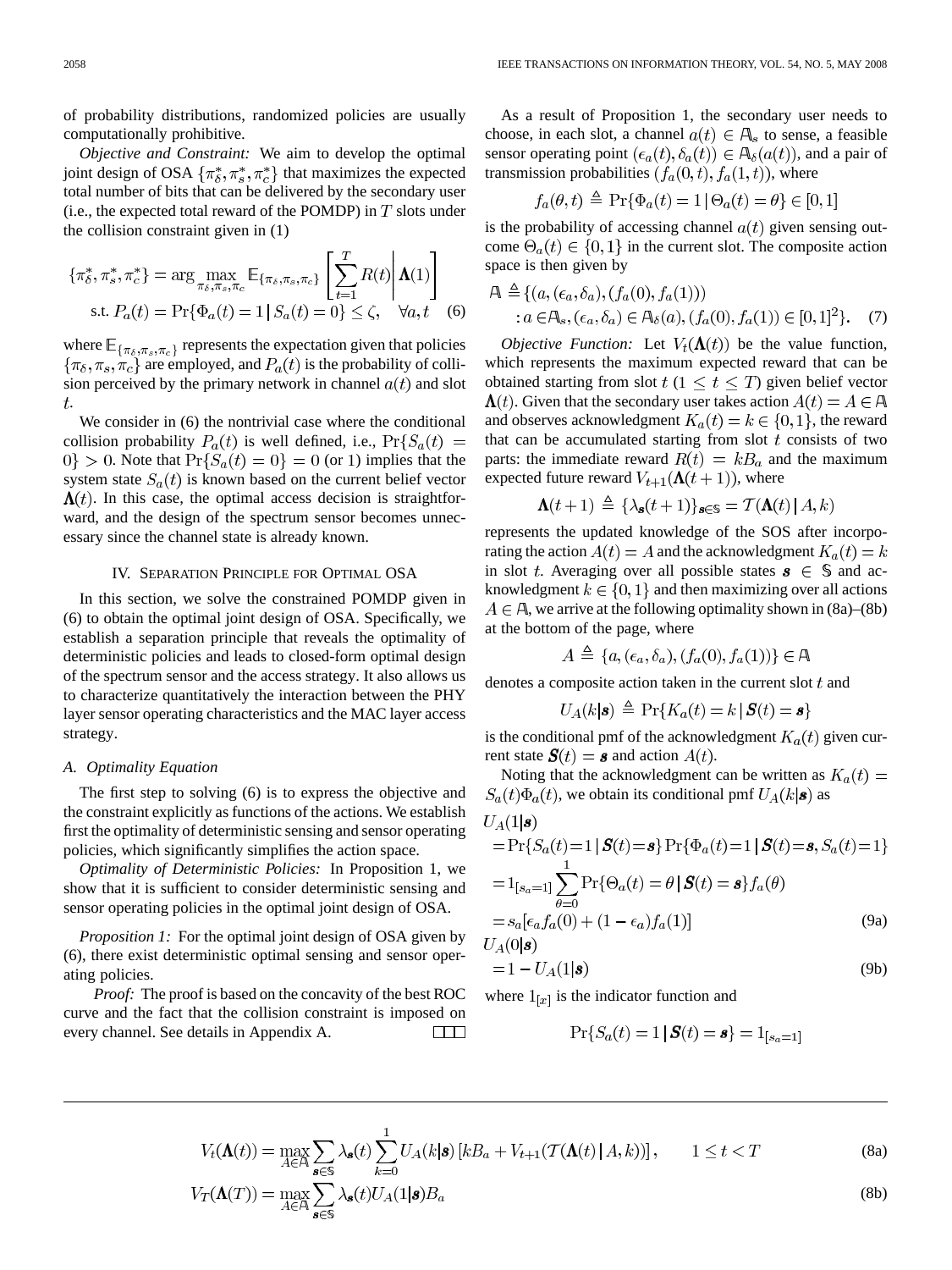is given by the occupancy state  $s_a$  of channel  $a$ . Applying Bayes' rule, we obtain the updated belief vector  $\mathbf{\Lambda}(t+1) = \mathcal{T}(\mathbf{\Lambda}(t) | A, k)$  as

$$
\lambda_{\mathbf{s}}(t+1) = \frac{\sum_{\mathbf{s}' \in \mathbb{S}} \lambda_{\mathbf{s}'}(t) P(\mathbf{s}|\mathbf{s}') U_A(k|\mathbf{s}')}{\sum_{\mathbf{s}' \in \mathbb{S}} \lambda_{\mathbf{s}'}(t) U_A(k|\mathbf{s}')}, \qquad \mathbf{s} \in \mathbb{S}. \tag{10}
$$

We see from (10) that by adopting the acknowledgment  $K_a(t)$ as their observation, the transmitter and the receiver will have the same updated belief vector  $\Lambda(t+1)$ , which ensures that they tune to the same channel in the next slot.

Note from (8) that the action

$$
A = \{a, (\epsilon_a, \delta_a), (f_a(0), f_a(1))\}
$$

taken by the secondary user affects the expected total reward in two ways: it acquires an immediate reward  $R(t) = kB_a$ and transforms the current belief vector  $\Lambda(t)$  to a new one  $\mathbf{\Lambda}(t+1) = \mathcal{T}(\mathbf{\Lambda}(t) | A, k)$  which determines the future reward  $V_{t+1}(\mathcal{T}(\mathbf{\Lambda}(t) | A, k))$ . Hence, the function of the secondary user's action is twofold: to exploit immediate spectrum opportunities and to gain information on the SOS (characterized by belief vector  $\Lambda(t+1)$  so that more rewarding decisions can be made in the future. As a consequence, the optimal joint design of OSA should achieve the tradeoff between these two often conflicting objectives. Myopic policies that aim solely at maximizing the instantaneous throughput (i.e., the expected immediate reward) without considering future consequences are generally suboptimal.

*Collision Constraint:* The collision probability  $P_a(t)$  is determined by the sensor operating point  $(\epsilon_a, \delta_a)$  and the transmission probabilities  $(f_a(0), f_a(1))$ : see (11) at the bottom of the page. In principle, by solving (8) recursively (starting from the last slot  $T$  using (8b)) under the constraint of (11), we can obtain the maximum overall throughput  $V_1(\Lambda(1))$  of the secondary user and the corresponding policies  $\{\pi_s^*, \pi_s^*, \pi_c^*\}$ . We, however, note that (8) is generally intractable due to the uncountable action space  $A$ .

#### *B. The Separation Principle*

*Theorem 1:* **The Separation Principle for OSA with Single-Channel Sensing**

The joint design of OSA given in (8) can be carried out in two steps without losing optimality.

• Step 1: Choose the sensor operating policy  $\pi_{\delta}$  and the access policy  $\pi_c$  to maximize the instantaneous throughput subject to the collision constraint. Specifically, for any

chosen channel  $\alpha$  in any slot  $t$ , the optimal sensor operating point  $(\epsilon_a^*, \delta_a^*)$  and transmission probabilities  $(f_a^*(0), f_a^*(1))$  are given by

$$
\begin{aligned}\n\left\{ (\epsilon_a^*, \delta_a^*), (f_a^*(0), f_a^*(1)) \right\} \\
&= \arg \max_{\substack{(\epsilon_a, \delta_a) \in \mathcal{A}_{\delta}(a) \\ (f_a(0), f_a(1)) \in [0, 1]^2}} \mathbb{E}\left[ R(t) \mid \mathbf{\Lambda}(t) \right] \\
&= \arg \max_{\substack{(\epsilon_a, \delta_a) \in \mathcal{A}_{\delta}(a) \\ (f_a(0), f_a(1)) \in [0, 1]^2}} \epsilon_a f_a(0) + (1 - \epsilon_a) f_a(1) \quad (12a) \\
\text{s.t. } P_a(t) = (1 - \delta_a) f_a(0) + \delta_a f_a(1) \leq \zeta. \quad (12b)\n\end{aligned}
$$

• Step 2: Using the optimal sensor operating and access policies  $\{\pi_{\delta}^*, \pi_{c}^*\}$  given by (12), choose sensing policy to maximize the overall throughput. Specifically, the optimal sensing policy  $\pi_s^*$  is given by

$$
\pi_s^* = \arg \max_{\pi_s} \mathbb{E}_{\pi_s} \left[ \sum_{t=1}^T R(t) \middle| \mathbf{\Lambda}(1) \right]. \tag{13}
$$

*Proof:* The proof is based on the convexity of the value function  $V_t(\mathbf{\Lambda}(t))$  with respect to the belief vector  $\mathbf{\Lambda}(t)$  and the structure of the conditional observation distributions  $U_A(k|\mathbf{s})$ . See Appendix B for details.  $\Box$ 

The separation principle simplifies the optimal joint design of OSA in two ways. First, it reveals that myopic policies, rarely optimal for a general POMDP, are optimal for the design of the spectrum sensor and the access strategy. We can thus obtain the optimal spectrum sensor  $(\epsilon_a^*, \delta_a^*) \in A_{\delta}(a)$  and the optimal transmission probabilities  $(f_a^*(0), f_a^*(1)) \in [0,1]^2$  by solving the static optimization problem given in (12). This allows us to characterize quantitatively the interaction between the spectrum sensor and the access strategy as given in Proposition 2 and to obtain the optimal joint design in closed form as given in Theorem 2. While the proof is lengthy, there is an intuitive explanation for this apparently surprising result. We note that upon receiving the ACK  $K_a(t) = 1$ , the secondary user knows exactly that the chosen channel is idle. However, when  $K_a(t) = 0$  (no packet is received), the secondary receiver cannot tell whether the chosen channel is busy or not accessed. Hence,  $K_a(t) = 1$ provides the secondary user with more information on the current SOS. We also note that accessing the chosen channel maximizes not only the instantaneous throughput but also the chance of receiving more informative observation  $K_a(t) = 1$ . Hence, getting immediate reward and gaining information for more rewarding future decisions are no longer conflicting here.

Second, the separation principle decouples the design of the sensing strategy from that of the spectrum sensor and the

(11)

$$
P_a(t) \triangleq \Pr{\Phi_a(t) = 1 | S_a(t) = 0}
$$
  
=  $\sum_{\theta=0}^{1} \Pr{\Theta_a(t) = \theta | S_a(t) = 0} \Pr{\Phi_a(t) = 1 | \Theta_a(t) = \theta, S_a(t) = 0}$   
=  $(1 - \delta_a) f_a(0) + \delta_a f_a(1) \le \zeta$ .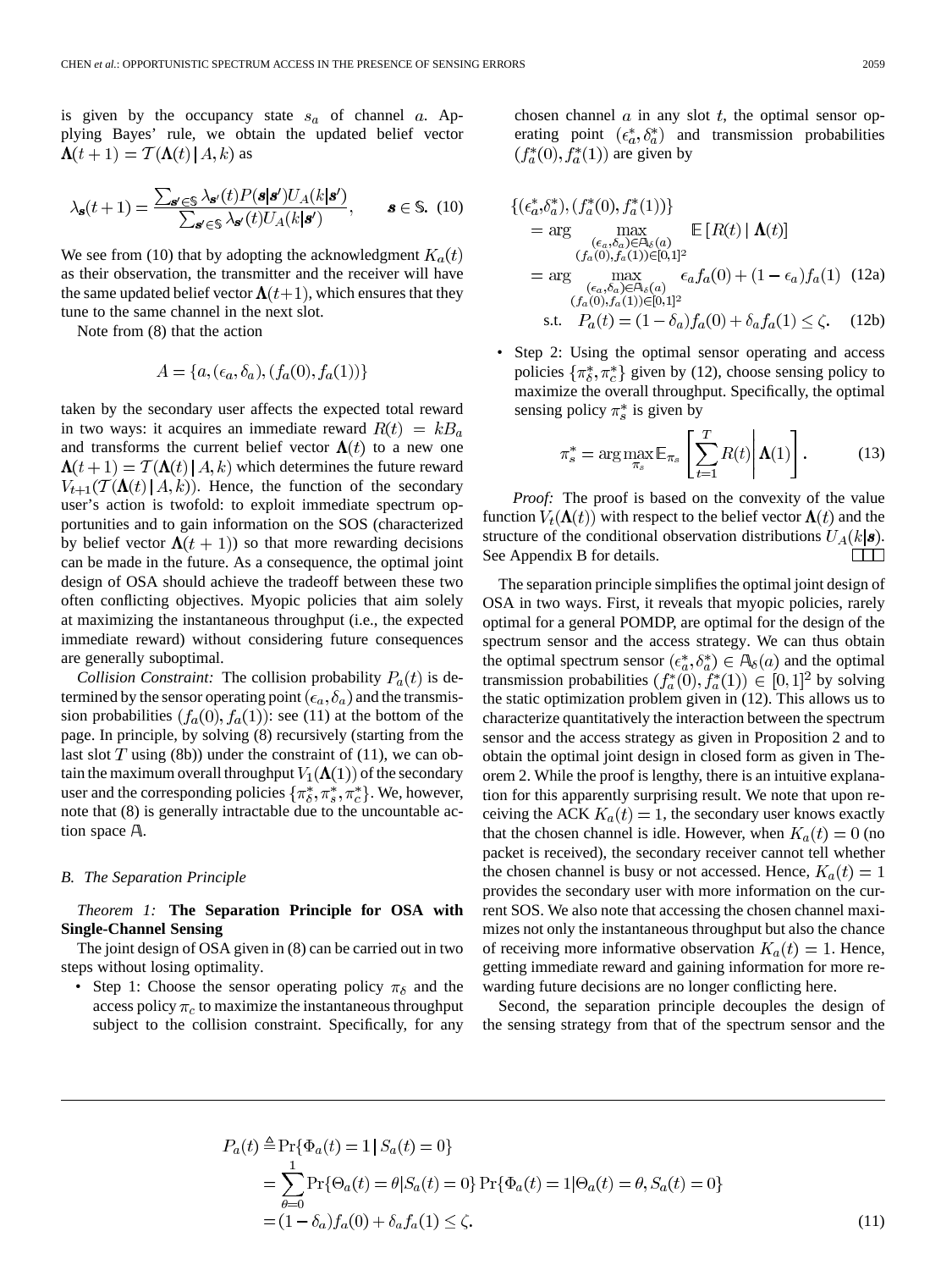

Fig. 4. Illustration of conservative and aggressive regions.

access strategy, and reduces the sensing strategy from a constrained POMDP (6) to an unconstrained one with finite action space (13). This is because the sensor operating points and the transmission probabilities determined by (12) have ensured the collision constraint regardless of channel selections. The optimal sensing policy is thus obtained by maximizing the overall throughput without any constraint.

#### *C. Interaction Between the PHY and the MAC Layers*

Before solving for the optimal sensor operating and access policies, we study the interaction between the PHY layer spectrum sensor and the MAC layer access strategy.

We note that when the spectrum sensor at the PHY layer is given, the separation principle still holds for the design of the sensing and access strategies. The optimal access strategy for a given spectrum sensor can thus be obtained.

*Proposition 2:* Given a chosen channel  $a$  and a feasible sensor operating point  $(\epsilon_a, \delta_a)$ , the optimal transmission probabilities  $(f_a^*(0), f_a^*(1))$  are given by

$$
(f_a^*(0), f_a^*(1)) = \begin{cases} (\frac{\zeta - \delta_a}{1 - \delta_a}, 1), & \delta_a < \zeta \\ (0, 1), & \delta_a = \zeta \\ (0, \frac{\zeta}{\delta_a}), & \delta_a > \zeta. \end{cases}
$$
(14)

*Proof:* The proof is based on the separation principle (12) and the fact that all feasible operating points lie above the line  $1 - \delta_a = \epsilon_a$ . See details in Appendix C.  $\Box$ 

As seen from Proposition 2, randomized access policies are necessary to achieve optimality when  $\delta_a \neq \zeta$ . Moreover, Proposition 2 quantitatively characterizes the impact of the sensor performance  $\delta_a$  on the optimal access strategy  $(f_a^*(0), f_a^*(1))$ . As illustrated in Fig. 4, the set  $A_{\delta}(a)$  of feasible sensor operating points can be partitioned into two regions: the "conservative" region ( $\delta_a > \zeta$ ) and the "aggressive" region ( $\delta_a < \zeta$ ). When  $\delta_a > \zeta$ , with high probability, the spectrum sensor detects a busy channel as idle (i.e., a miss-detection occurs). Hence, the access policy should be conservative to ensure that the collision probability is capped below  $\zeta$ . Specifically, even when the sensing outcome  $\Theta_a(t) = 1$  indicates an idle channel, the secondary user should only transmit with probability  $\frac{\zeta}{\delta_{a}} < 1$ . When the

channel is sensed as busy  $\Theta_a(t) = 0$ , the user should always refrain from transmission. On the other hand, when  $\delta_a < \zeta$ , the probability of false alarm is high; the spectrum sensor is likely to overlook an opportunity. Hence, the secondary user should adopt an aggressive access policy: always transmit when the channel is sensed as idle and transmit with probability  $\frac{\zeta - \delta_a}{1 - \delta_a} > 0$ even when the sensing outcome indicates a busy channel. When  $\delta_a = \zeta$ , the access policy is to simply trust the sensing outcome, i.e., access if and only if the channel is sensed to be available  $\Phi_a(t) = \Theta_a(t)$ . We will show in Section IV-D that the splitting point  $\delta_a = \zeta$  on the best ROC curve  $P_{D,\text{max}}^{(a)}$  is the optimal sensor operating point.

Similar to Proposition 2, we can quantitatively study the impact of the access strategy on the spectrum sensor design by solving (12) for the optimal sensor operating points when the transmission probabilities are given. This result is omitted to avoid unnecessary repetition. Details can be found in [25].

#### *D. Optimal Joint Design of Spectrum Sensor and Access Policy*

Optimizing (14) over all feasible sensor operating points, we obtain an explicit optimal design for the spectrum sensor and a closed-form deterministic optimal access policy in Theorem 2.

*Theorem 2:* For any chosen channel  $\alpha$  in any slot, the optimal sensor should adopt the optimal NP detector with constraint  $\delta_a^* = \zeta$  on the PM. Correspondingly, the optimal access policy is to trust the sensing outcome given by the spectrum sensor, i.e.,  $f_a^*(0) = 0$  and  $f_a^*(1) = 1$ .

*Proof:* The proof of Theorem 2 exploits the convexity of the set  $A_{\delta}$  of feasible sensor operating points, which follows directly from the concavity of the best ROC curve [23]. See Appendix D for details.  $\Box$ 

We find that the optimal sensor operating point coincides with the splitting point  $\delta_a^* = \zeta$  of the "conservative" region and the "aggressive" region on the best ROC curve (see Fig. 4). This indicates that at  $\delta_a^* = \zeta$ , the best tradeoff between false alarm and miss-detection is achieved and the access policy does not need to be conservative or aggressive. We thus have a simple and deterministic optimal access policy: trust the sensing outcome. Summarized below are the properties of the optimal sensor operating and access policies given in Theorem 2.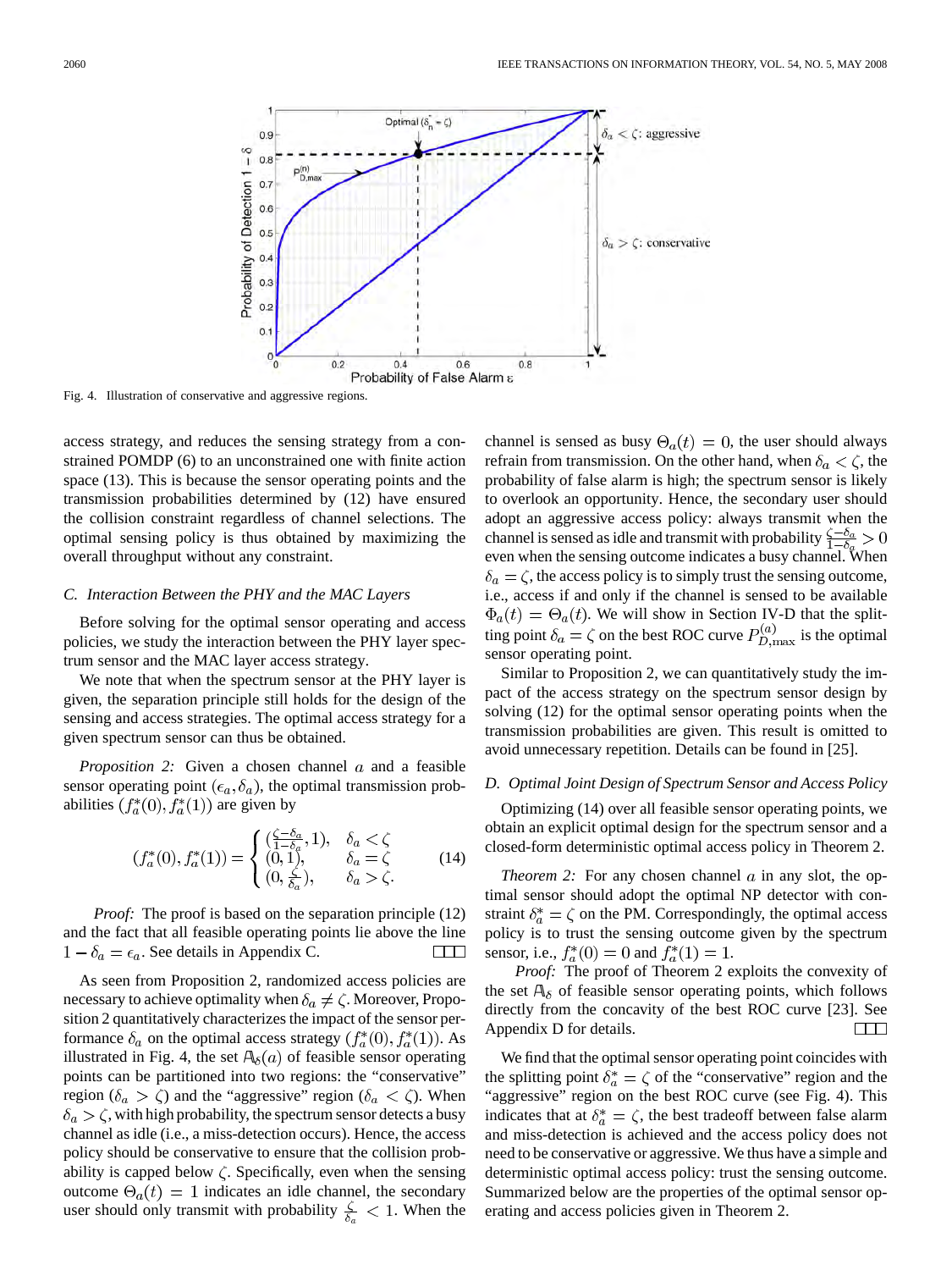*Properties 1:* The optimal spectrum sensor design and the optimal access policy are as follows.

- P1.1 time-invariant and belief-independent.
- P1.2 model-independent.

As a result of P1.1, the spectrum sensor can be configured off-line, and there is no need to calculate and store the optimal transmission probabilities, leading to significant reduction in both implementation complexity and memory requirement. The second property is that the optimal design of the spectrum sensor and the access strategy does not require the knowledge of the transition probabilities of the underlying Markov process. Since the probability of collision (11) is solely determined by the sensor operating and access policies, P1.2 indicates that the collision constraint on the joint OSA design can be ensured regardless of the accuracy of the Markovian model used by the secondary user. In other words, the primary network is not affected by the inaccurate model adopted by the secondary user. Model mismatch only affects the performance of the secondary user (see Fig. 8 for a simulation example).

#### *E. Optimal Sensing Policy*

As revealed by the separation principle, the optimal sensing policy can be obtained by solving an unconstrained POMDP with finite action space  $A_s$ . Specifically, by applying the optimal spectrum sensor design and the optimal access policy given in Theorem 2 to (8), we simplify the optimality equation as shown in (15a)–(15b) at the bottom of the page. By applying  $f_a^*(0) = 0$ and  $f_a^*(1) = 1$  to (9), we obtain the conditional observation probability  $U_a(k|\mathbf{s})$  as

$$
U_a(1|\mathbf{s}) = s_a(1 - \epsilon_a^*), \quad U_a(0|\mathbf{s}) = 1 - U_a(1|\mathbf{s}) \tag{16}
$$

where  $\epsilon_a^*$  is the PFA associated with the PD on the best ROC curve  $P_{D,\text{max}}^{(a)}$ . The updated belief vector can be obtained by using (10) with  $U_A(k|\mathbf{s})$  replaced by  $U_a(k|\mathbf{s})$  in (16).

It is shown in [3] that the value function of an unconstrained POMDP with finite action space is piece-wise linear and can be solved via linear programming. We can thus use the existing computationally efficient algorithms [4]–[6] to solve (8) for the optimal sensing policy.

Although myopic sensor operating and access policies are shown to be optimal for the joint design of OSA (see the separation principle), myopic sensing policy is suboptimal in general. Interestingly, it has been shown in [24] that, when the SOS evolves independently and identically across channels, the myopic sensing policy is optimal and has a simple and robust structure that obviates the need for knowing the transition probabili-



Fig. 5. The Markov channel model.

ties. When the channel occupancy states are correlated, the myopic approach can serve as a suboptimal solution with reduced complexity.

#### *F. Numerical Examples*

Here we provide numerical examples to study different factors that affect the optimal joint design of OSA. We consider  $N = 3$  channels, each with bandwidth  $B_n = 1$ . While the separation principle applies to arbitrarily correlated SOS, we consider here the case where the SOS evolves independently but not identically across these three channels for simplicity. In this case, the SOS dynamics can be characterized by the transition probabilities  $\alpha \triangleq [\alpha_1, \alpha_2, \alpha_3]$  and  $\beta \triangleq [\beta_1, \beta_2, \beta_3]$ , where  $\alpha_n$  denotes the probability that channel n transits from state 0 (busy) to state 1 (idle), and  $\beta_n$  denotes the probability that channel  $n$  stays in state 1 (see Fig. 5). In all examples, the transition probabilities are given by  $\alpha = [0.2, 0.4, 0.6]$  and  $\beta = [0.8, 0.6, 0.4]$ . The horizon length is  $T = 10$  slots, and the maximum allowable probability of collision is  $\zeta = 0.05$ . We use the normalized overall throughput  $V_1(\Lambda(1))/T$ , where  $\Lambda(1)$  is the stationary distribution of the SOS, to evaluate the performance of the optimal OSA design.

To illustrate the interaction between the PHY layer spectrum sensor and the MAC layer access policy, we consider a simple spectrum sensing scenario where the background noise and the primary signal are modeled as white Gaussian processes. Let  $\sigma_{n,0}^2$  and  $\sigma_{n,1}^2$  denote, respectively, the noise and the primary signal power in channel  $n$ . At the beginning of each slot, the spectrum sensor takes M independent measurements  $Y_n \triangleq$  $[Y_{n,1},...,Y_{n,M}]$  from chosen channel n and performs the following binary hypothesis test:

$$
\mathcal{H}_0(S_n = 1) : \mathbf{Y}_n \sim \mathcal{N}(\mathbf{0}_M, \sigma_{n,0}^2 \mathbf{I}_M)
$$
  
vs. 
$$
\mathcal{H}_1(S_n = 0) : \mathbf{Y}_n \sim \mathcal{N}(\mathbf{0}_M, (\sigma_{n,1}^2 + \sigma_{n,0}^2) \mathbf{I}_M)
$$
 (17)

where  $\mathcal{N}(\mathbf{0}_M, \sigma^2 \mathbf{I}_M)$  denotes the M-dimensional Gaussian distribution with identical mean 0 and variance  $\sigma^2$  in each dimension. An energy detector is optimal under the NP criterion [23, Sec. 2.6.2]

$$
\|\mathbf{Y}_n\|_2 = \sum_{i=1}^M Y_{n,i}^2 \gtrsim_{\mathcal{H}_0}^{\mathcal{H}_1} \eta_n.
$$
 (18)

$$
V_t(\mathbf{\Lambda}(t)) = \max_{a \in A_s} \sum_{\mathbf{s} \in S} \lambda_{\mathbf{s}}(t) \sum_{k=0}^1 U_a(k|\mathbf{s})[kB_a + V_{t+1}(T(\mathbf{\Lambda}(t) \mid a, k))], \qquad 1 \le t < T
$$
\n
$$
V_T(\mathbf{\Lambda}(T)) = \max_{a \in A_s} \sum_{\mathbf{s} \in S} \lambda_{\mathbf{s}}(t)U_a(1|\mathbf{s})B_a. \tag{15b}
$$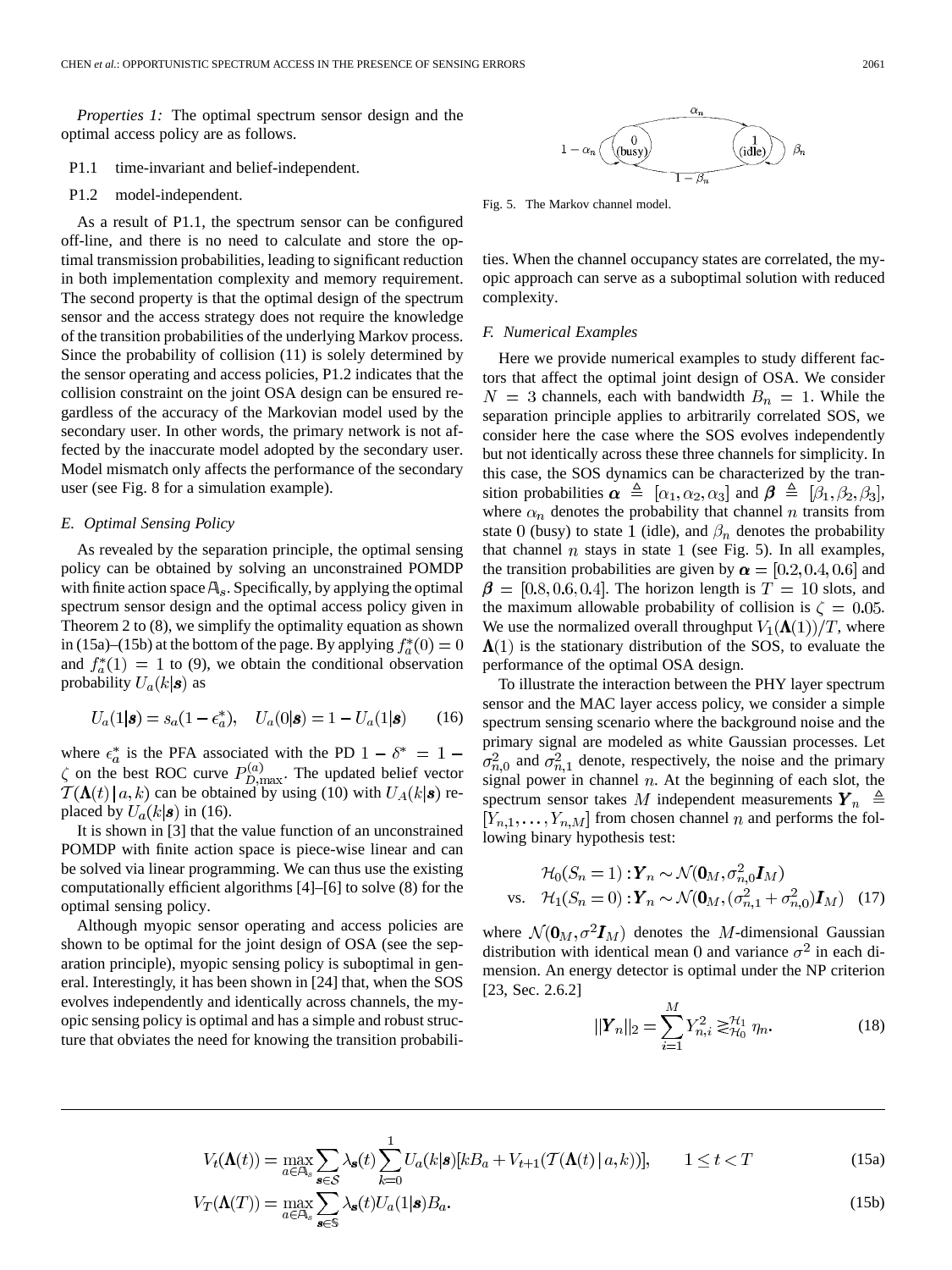

Fig. 6. The impact of sensor operating characteristics on the performance of the optimal OSA design.

The PFA and the PM of the energy detector are given by [23, Sec. 2.6.2]

$$
\delta_n = \gamma \left( \frac{M}{2}, \frac{\eta_n}{2(\sigma_{n,0}^2 + \sigma_{n,1}^2)} \right), \quad \epsilon_n = 1 - \gamma \left( \frac{M}{2}, \frac{\eta_n}{2\sigma_{n,0}^2} \right)
$$
\n(19)

where

$$
\gamma(m,a) = \frac{1}{\Gamma(m)} \int_0^a t^{m-1} e^{-t} dt
$$

is the incomplete gamma function. The optimal decision threshold  $\eta_n^*$  of the energy detector is chosen so that  $\delta_n^* = \zeta$ . Unless otherwise mentioned, we assume that  $M = 10$ , , and  $\sigma_{n,1}^2 = \sigma_1^2 = 5$  dB for all channels  $n=1,\ldots,N.$ 

*Impact of Sensor Operating Characteristics:* Fig. 6 shows the impact of sensor operating characteristics on the secondary user's throughput and the optimal access policy. The upper graph plots the maximum normalized throughput  $V_1(\Lambda(1))/T$ versus the PM  $\delta$ . The optimal transmission probabilities  $(f_a^*(0), f_a^*(1))$  are shown in the middle and the lower graph, respectively. We can see that the maximum throughput is achieved at  $\delta^* = \zeta = 0.05$  and the transmission probabilities change with  $\delta$  as given by Theorem 2. Interestingly, the throughput curve is concave with respect to  $\delta$  in the "aggressive" region ( $\delta < \zeta$ ) and convex in the "conservative" region  $(\delta > \zeta)$ . The performance thus decays at a faster rate when the sensor operating point drifts toward the "conservative" region. This suggests that miss-detections are more harmful to the OSA design than false alarms.

*Impact of the Number of Channel Measurements:* In this example, we study the tradeoff between the spectrum sensing time, which is determined by the number  $M$  of channel measurements taken by the spectrum sensor, and the transmission



Fig. 7. The impact of the number of channel measurements on the performance of the optimal OSA design.

time. Taking more channel measurements can improve the fidelity of the sensing outcome but will reduce the data transmission time and hence the number of transmitted bits. We are thus motivated to study the throughput of the secondary user as a function of  $M$  for different maximum allowable probabilities of collision  $\zeta$ . We assume that each channel measurement takes  $c = 5\%$  of a slot time. The transmission time is thus given by  $1 - Mc = 1 - 0.05M$ . Assuming that the number of bits that can be transmitted by the secondary user is proportional to both the channel bandwidth and the transmission time, we modify the immediate reward (4) of the POMDP to  $R(t) = (1 - Mc)K_a(t)B_a.$ 

Fig. 7 shows that the throughput of the secondary user increases and then decreases with the number  $M$  of channel measurements. Note that the PM is a function of the number  $M$ of channel measurements and the detection threshold  $\eta_a^*$  of the energy detector (as seen from (19)). When the PM is fixed to be  $\delta_a^* = \zeta$  according to the separation principle, the detection threshold  $\eta_a^*$  increases with M, and hence the PFA  $\epsilon_a^*$  decreases with  $M$ . As a consequence, when  $M$  is small, the throughput of the secondary user is limited by the large PFA. On the other hand, when  $M$  is large, the PFA is reduced at the expense of less transmission time in each slot, which also leads to low throughput. We observe that the optimal number  $M^*$  of channel measurements at which the throughput is maximized decreases with the maximum allowable collision probability  $\zeta$ . The reason behind this observation is that the PM  $\delta^*$  increases with  $\zeta$  and hence fewer measurements are required to achieve the same PFA (as seen from (19)).

*Impact of Mismatched Markov Model:* In this example, we study the impact of mismatched Markovian models on the OSA performance. We assume that the true transition probabilities are given by  $\alpha$  and  $\beta$ . The secondary user employs the optimal OSA design based on inaccurate transition probabilities  $\alpha'$  and  $\beta'$ . In the upper half of Fig. 8, we plot the relative throughput loss as a function of the relative estimation error  $\Psi$  in transition probabilities, where  $\Psi = \frac{\alpha_n - \alpha_n}{\alpha} = \frac{\beta_n - \beta_n}{\beta}$   $(n = 1, 2, 3)$ . Note that when  $\Psi = 0$ , the secondary user has perfect knowledge of the transition probabilities and hence achieves the maximum throughput. Inaccurate knowledge can cause performance loss.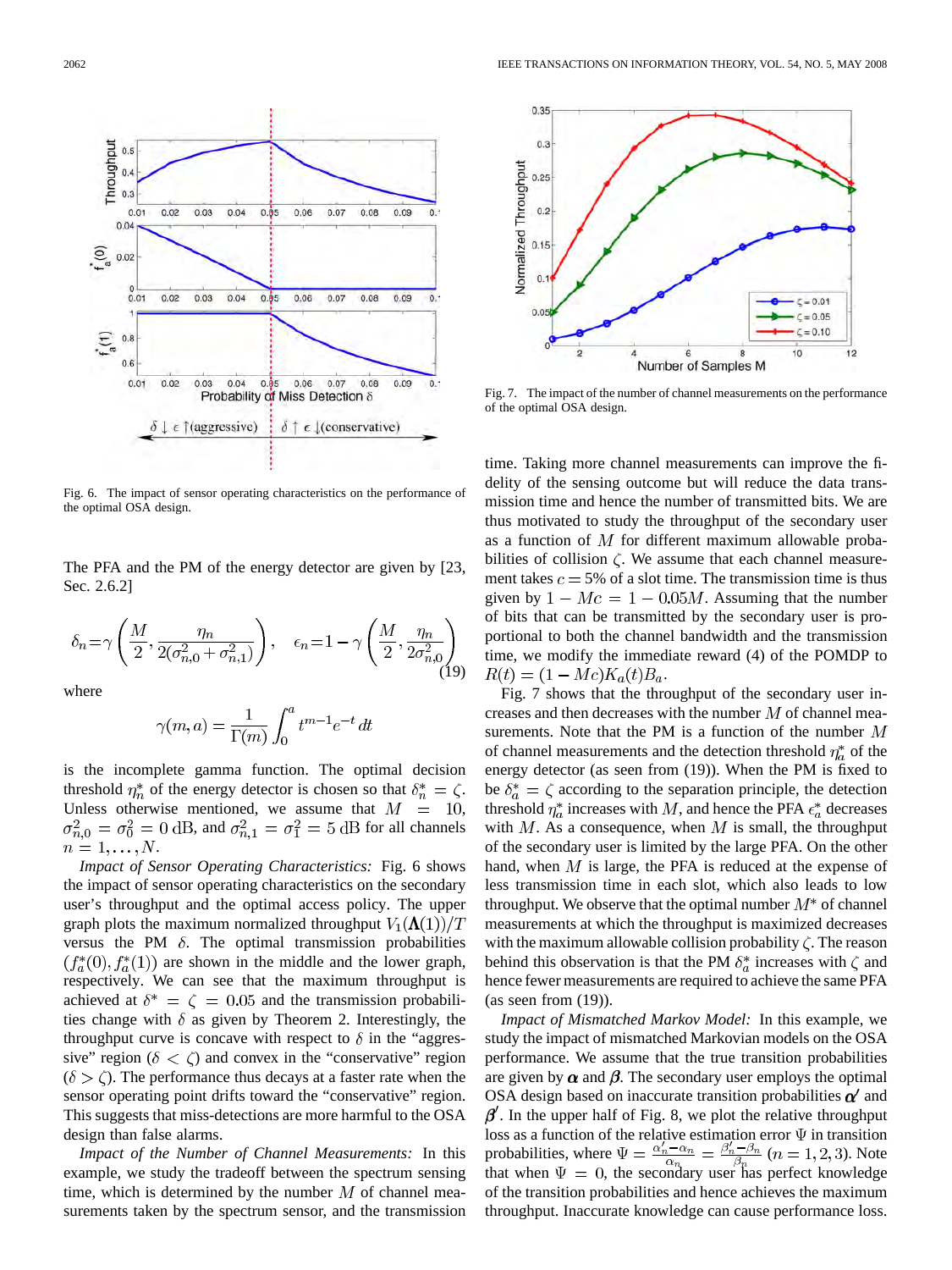

Fig. 8. The impact of mismatched Markov model on the performance of the optimal OSA strategy.

We observe that the relative throughput loss is below 4% even when the relative error is up to 20%. In the lower graph, we examine the probability of collision perceived by the primary network. We see that the probability of collision is not affected by inaccurate transition probabilities, which confirms P1.2.

#### V. OSA WITH MULTICHANNEL SENSING

In this section, we address the joint design of OSA in the case where multiple channels can be sensed and accessed simultaneously in each slot  $(L > 1)$ . We focus on the extension of the separation principle developed in Section IV.

#### *A. Optimal Joint Design*

Within the POMDP framework presented in Section III, we first describe the three basic components of OSA with multichannel sensing and then derive the optimality equation.

*Spectrum Sensor:* Suppose that a set  $A(t) \subset \{1, ..., N\}$ of channels is chosen in slot t, where  $|\mathcal{A}(t)| = L \geq 1$ . The spectrum sensor performs a  $2^L$ -ary hypothesis test

$$
\mathcal{H}_0: \mathbf{S}_{\mathcal{A}}(t) = [1, 1, ..., 1], \n\mathcal{H}_1: \mathbf{S}_{\mathcal{A}}(t) = [0, 1, ..., 1], \n\vdots \n\mathcal{H}_{2^L-1}: \mathbf{S}_{\mathcal{A}}(t) = [0, 0, ..., 0],
$$
\n(20)

where  $S_{\mathcal{A}}(t) \triangleq \{S_n(t)\}_{n \in \mathcal{A}(t)} \in \{0,1\}^L$  denotes the occupancy states of the chosen channels  $A(t)$  in the current slot. The *a priori* probabilities of these hypotheses can be learned from the observation and decision history, which is characterized by the belief vector. For example, given current belief vector  $\Lambda(t)$ and chosen channels  $A(t)$ , the *a priori* probability of  $H_0$  in this slot is given by

$$
\Pr\{\mathcal{H}_0\} = \sum_{\mathbf{s} \in \mathcal{S}} \lambda_{\mathbf{s}}(t) \prod_{n \in \mathcal{A}(t)} 1_{[s_n = 1]}.
$$
 (21)

This indicates that how sensor and access information at the MAC layer (captured by the belief  $\Lambda(t)$ ) can be used in the design of the spectrum sensor at the PHY layer.

Let  $\Theta_{\mathcal{A}}(t) \triangleq {\Theta_n(t)}_{n \in \mathcal{A}(t)} \in \{0,1\}^L$  denote the sensing outcomes. Sensing errors occur if the spectrum sensor mistakes one hypothesis for another, i.e.,  $\mathbf{\Theta}_{\mathcal{A}}(t) \neq \mathbf{S}_{\mathcal{A}}(t)$ . Since there are a total of  $2^L$  hypotheses, the performance of the spectrum sensor can be specified by a set  $\mathcal{E}(t)$  of  $2^L(2^L - 1)$  error probabilities

$$
\mathcal{E}(t) \stackrel{\Delta}{=} \{ \Pr\{\text{detect } \mathcal{H}_i \mid \mathcal{H}_j \text{ is true} \} : 0 \le i, j \le 2^L - 1, i \ne j \}. \tag{22}
$$

The optimal design of the spectrum sensor should achieve a tradeoff among these  $2^L(2^L - 1)$  error probabilities. Let  $A_{\delta}^{(L)}(\mathcal{A})$  include all sets of achievable error probabilities. A sensor operating policy specifies, in each slot  $t$ , a feasible sensor operating point (i.e., a set of achievable error probabilities)  $\mathcal{E}(t) \in \overline{\mathsf{A}_{\delta}^{(L)}}(\mathcal{A}(t))$  based on the current belief vector  $\mathbf{\Lambda}(t)$  and the chosen channels  $A(t)$ .

*Sensing and Access Policies:* At the beginning of each slot t, a sensing policy specifies a set

$$
A(t) \in \mathcal{A}_s^{(L)} \triangleq \{ \mathcal{A} \subset \{1, \dots, N\}, |\mathcal{A}| = L \}
$$

of channels to be sensed based on the current belief vector  $\Lambda(t)$ . Based on  $\Lambda(t)$  and the imperfect sensing outcomes  $\Theta_{\mathcal{A}}(t)$  given by the spectrum sensor, an access policy decides whether to access  $\Phi_{\mathcal{A}}(t) \triangleq {\Phi_n(t)}_{n \in \mathcal{A}(t)} \in \{0,1\}^L$ . At the end of slot t, the receiver acknowledges every successful transmission. The acknowledgments are denoted by

$$
\mathbf{K}_{\mathcal{A}}(t) \triangleq \{K_n(t)\}_{n \in \mathcal{A}(t)} \in \{0,1\}^L
$$

where  $K_n(t) = S_n(t)\Phi_n(t)$ . The immediate reward  $R(t)$  is given by

$$
R(t) = \sum_{n \in \mathcal{A}(t)} K_n(t) B_n.
$$
 (23)

*Optimality Equation:* Similar to Section III, we can formulate the optimal design of OSA with multichannel sensing as a constrained POMDP. We can also show that Proposition 1 holds, *i.e.*, it is sufficient to consider deterministic sensor operating and sensing policies for the optimal design of OSA with multichannel sensing. Therefore, in each slot, the secondary user needs to make the following decisions: which set  $A(t) \in$  $A_s^{(L)}$  of channels to sense, which sensor operating point  $\mathcal{E}(t) \in$  $\mathbb{A}_{s}^{(L)}(\mathcal{A}(t))$  to choose, and which set  $\mathcal{F}(t) \triangleq \{f_n(\theta,t)\}\$  of transmission probabilities to use, where

$$
f_n(\boldsymbol{\theta}, t) = \Pr{\Phi_n(t) = 1 | \boldsymbol{\Theta}_{\mathcal{A}}(t) = \boldsymbol{\theta}} \in [0, 1],
$$
  

$$
n \in \mathcal{A}(t), \boldsymbol{\theta} \in \{0, 1\}^L
$$

is the probability of accessing chosen channel  $n$  given belief vector and sensing outcome  $\Theta_{\mathcal{A}}(t) = \theta$ . The composite action space is denoted by

$$
\mathsf{A}^{(L)} = \{ \{\mathcal{A}, \mathcal{E}, \mathcal{F}\} : \mathcal{A} \in \mathsf{A}_s^{(L)}, \mathcal{E} \in \mathsf{A}_\delta^{(L)}(\mathcal{A}), \mathcal{F} \in [0,1]^{L2^L} \}.
$$

We can obtain the optimality equation and the design constraint as

وبالرابيات كالمحال

$$
V_t(\mathbf{\Lambda}(t))
$$
  
=  $\max_{A=\{\mathcal{A}, \mathcal{E}, \mathcal{F}\}\in \mathcal{A}^{(L)}} \sum_{\mathbf{s}\in \mathbb{S}} \lambda_{\mathbf{s}}(t) \sum_{\mathbf{k}_{\mathcal{A}}\in \{0,1\}^L} U_{\mathcal{A}}^{(L)}(\mathbf{k}_{\mathcal{A}}|\mathbf{s})$   
×  $[R(t) + V_{t+1}(\mathcal{T}(\mathbf{\Lambda}(t) | A, \mathbf{k}_{\mathcal{A}}))], \quad 1 \le t < T$  (24a)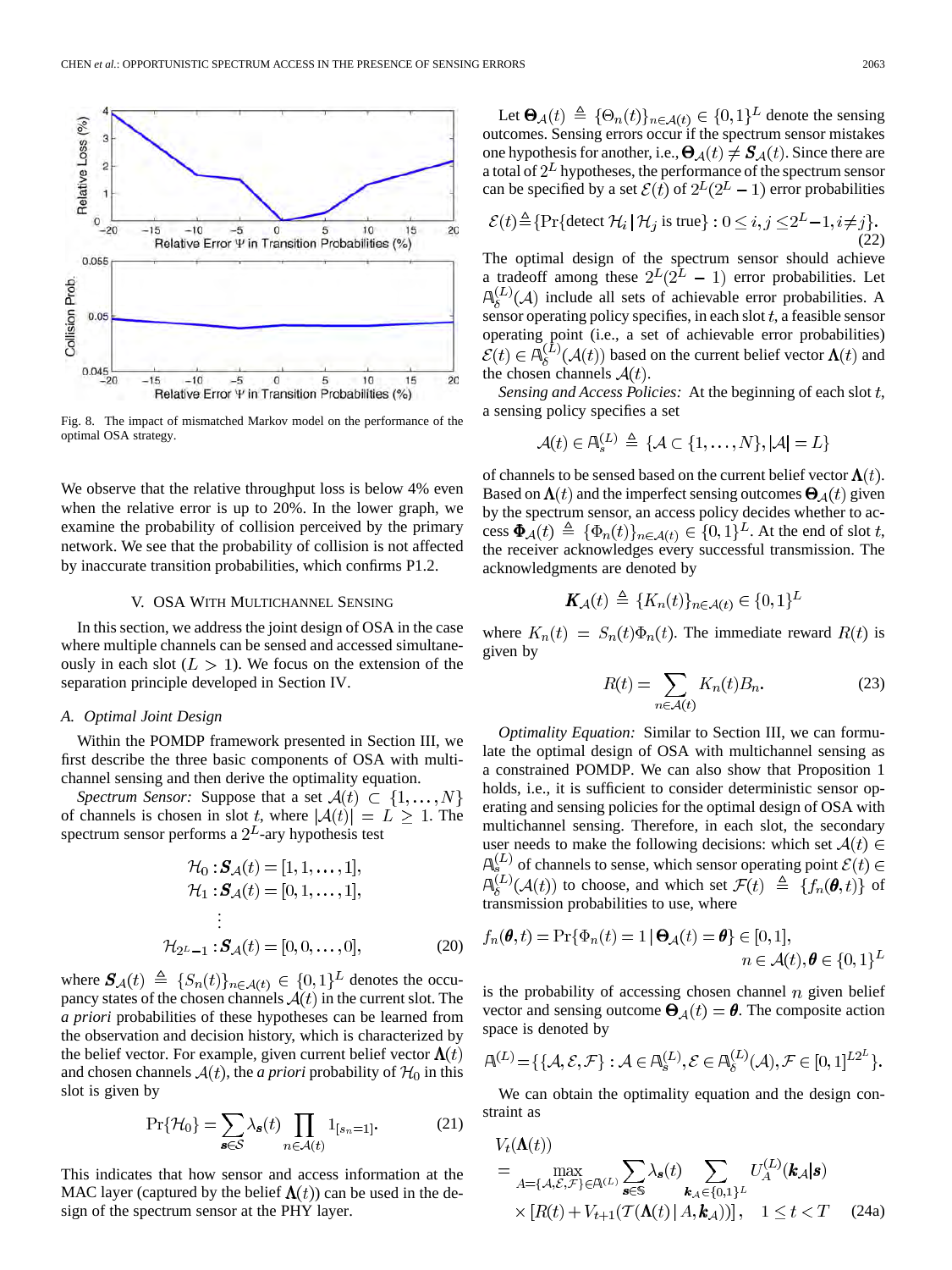where  $\mathcal{F} \triangleq \{f_n(\boldsymbol{\theta})\}$  is a set of chosen transmission probabilities,

$$
h_{\mathbf{S}_{\mathcal{A}}|S_n}(\mathbf{s}_{\mathcal{A}}|i) \triangleq \Pr\{\mathbf{S}_{\mathcal{A}}(t) = \mathbf{s}_{\mathcal{A}}|S_n(t) = i\}
$$

is the conditional distribution of channel occupancy states  $S_{\mathcal{A}}(t)$  given current belief vector  $\Lambda(t)$ ,

$$
l_{\boldsymbol{\Theta}_{\mathcal{A}}|\boldsymbol{S}_{\mathcal{A}}}(\boldsymbol{\theta}_{\mathcal{A}}|\boldsymbol{s}_{\mathcal{A}}) \triangleq \Pr\{\boldsymbol{\Theta}_{\mathcal{A}}(t) = \boldsymbol{\theta}_{\mathcal{A}}|\boldsymbol{S}_{\mathcal{A}}(t) = \boldsymbol{s}_{\mathcal{A}}\} \in \mathcal{E}
$$

is the error probability determined by the current sensor operating point, and the conditional distribution  $U_A^{(L)}(\mathbf{k}_A|\mathbf{s})$  of observations  $\mathbf{K}_{\mathcal{A}}(t)$  can be calculated as shown in (25) at the bottom of the page. The updated belief vector  $T(\mathbf{\Lambda}(t) | A, \mathbf{k}_{\mathcal{A}})$ can be obtained by using (25) and (10).

In principle, the optimal decisions  $\{A^*, \mathcal{E}^*, \mathcal{F}^*\}$  in each slot can be obtained by solving (24) recursively. However, without any structural results on this constrained POMDP,(24) is computationally prohibitive. A natural question here is whether there exists a separation principle similar to Theorem 1 that can be used to simplify the optimal design of OSA with multichannel sensing.

#### *B. Separation Principle*

A general separation principle does not exist for the joint design of OSA with multichannel sensing. We show that under certain conditions, the separation principle established for the single-channel sensing case can be applied in the multichannel sensing scenarios.

*Theorem 3:* When the spectrum sensor and the access policy are designed independently across channels, the separation principle developed in Theorem 1 is valid for optimal OSA design with multichannel sensing. In this case, the optimal spectrum sensor adopts the optimal NP detector with PM equal to  $\zeta$  and detects the occupancy of a chosen channel by using the measurements from this channel, and the optimal access decision on a chosen channel is to trust the sensing outcome from this channel. The optimal sensing policy can be obtained by solving an unconstrained POMDP.

*Proof:* The proof is built upon that of Theorem 1. See Appendix E. <u>a shekara</u>

We emphasize that the extension of the separation principle to multichannel sensing scenarios is based on the condition that the spectrum sensor and the access policy are designed independently across channels. Specifically, we assume that the occupancy of a channel is detected independently of the measurements taken from other channels and the access decision on a channel is made independently of the sensing outcomes from other channels. Intuitively, in this case, the design of spectrum sensor and access policy for the multichannel  $L > 1$ sensing case can be treated as  $L$  independent design problems, one for each chosen channel. Hence, the optimal design for the single-channel case can be extended to  $L > 1$ .

Theorem 3 provides sufficient conditions under which the design given by the separation principle (referred to as the SP approach for simplicity) is optimal. In Proposition 3, we show that the SP approach is locally optimal (i.e., maximizes the instantaneous throughput) under certain relaxed conditions.

*Proposition 3:* Suppose that the spectrum sensor is designed independently across channels while the access policy jointly exploits the sensing outcomes from all channels. The SP approach is locally optimal when channels evolve independently. *Proof:* See Appendix F.  $\Box$ 

It may seem plausible that the SP approach is (globally) optimal when channels evolve independently since in this case the sensing outcomes are independent across channels and independent access decisions seem to suffice. Interestingly, counter examples can be constructed to show that introducing correlation among access decisions across channels can improve the overall throughput. The rationale behind this is that the joint access design enables the secondary user to trade the immediate access to "bad" channels (e.g., channels with small bandwidth) for information on the occupancy states of "good" channels, leading to potentially more rewarding future decisions. Specifically, as noted in Section IV-B, the secondary user cannot distinguish a busy channel  $S_n(t) = 0$  from the decision of no access  $\Phi_n(t) = 0$  when observing  $K_n(t) = 0$ . However, if the access decision  $\Phi_m(t)$  on channel  $m \neq n$  is correlated with  $\Phi_n(t)$ , then we can infer the occupancy state of channel  $n$  from both  $K_m(t)$  and  $K_n(t)$ . That is, by sacrificing the reward that can be obtained in channel  $m$  with small bandwidth, we can obtain more information on the occupancy state of channel  $n$ .

#### *C. Heuristic Approaches to Exploiting Channel Correlation*

While simplifying the design of OSA with multichannel sensing, the condition that the spectrum sensor and the access policy are designed independently across channels can cause throughput degradation since the correlation among channel occupancies is ignored. We propose two heuristic approaches

$$
U_A^{(L)}(\mathbf{k}_A|\mathbf{s}) \triangleq \Pr\{K_A(t) = \mathbf{k}_A \mid S(t) = \mathbf{s}\}
$$
  
= 
$$
\sum_{\theta_A \in \{0,1\}^L} l_{\theta_A|\mathbf{S}_A}(\theta_A|\mathbf{s}_A) \prod_{n \in A} \Pr\{K_n(t) = k_n \mid \theta_A(t) = \theta_A, \mathbf{S}_A(t) = \mathbf{s}_A\}
$$
  
= 
$$
\sum_{\theta_A \in \{0,1\}^L} l_{\theta_A|\mathbf{S}_A}(\theta_A|\mathbf{s}_A) \prod_{n \in A} [k_n s_n f_n(\theta_A) + (1 - k_n)(1 - s_n f_n(\theta_A))].
$$
 (25)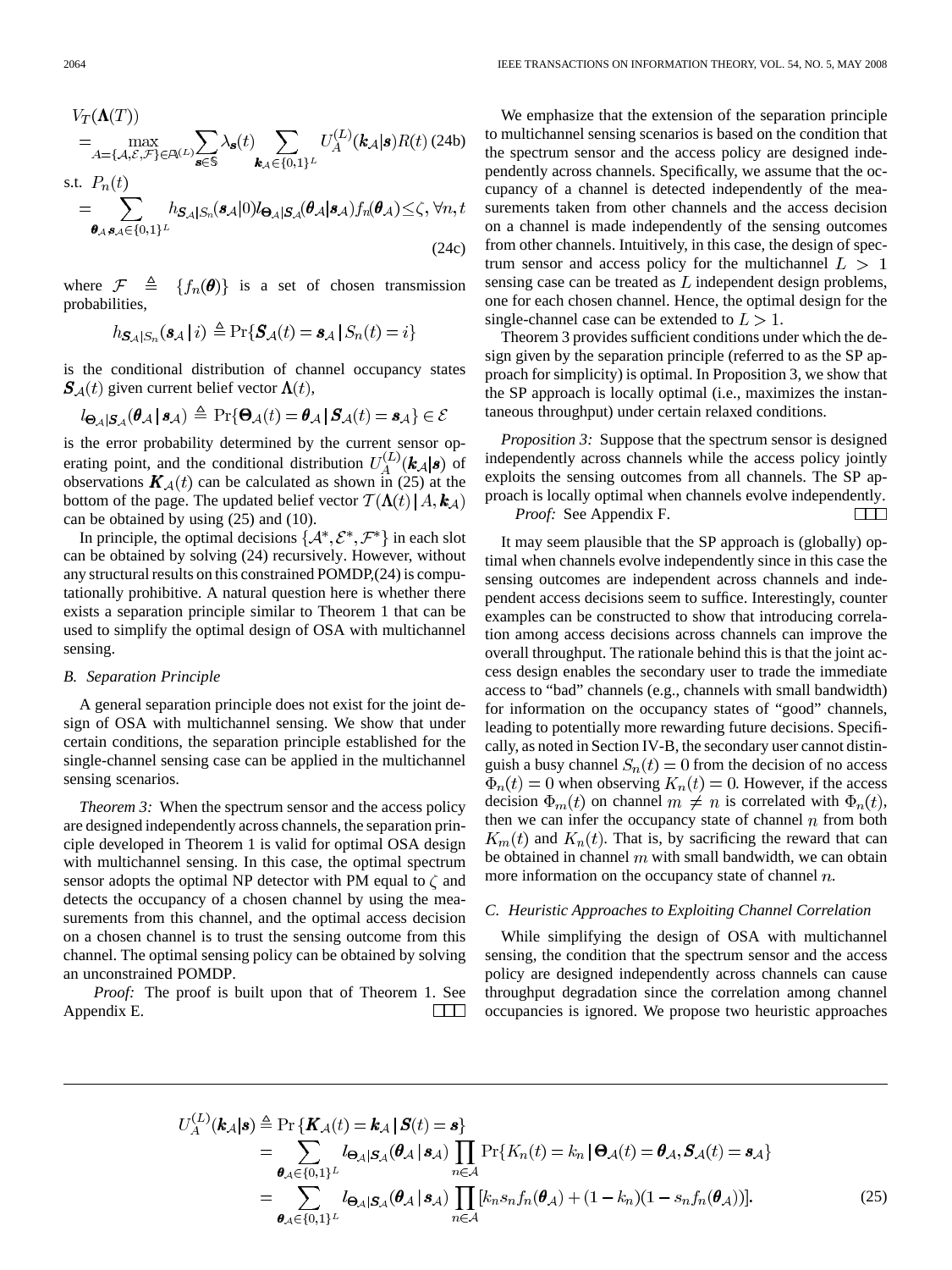to exploit the channel correlation: one at the PHY layer and the other at the MAC layer.

*1) Exploiting Channel Correlation at the PHY Layer:* When the occupancy states are correlated across channels, we have correlated channel measurements at the PHY layer. Hence, the measurements at all chosen channels should be jointly exploited in spectrum opportunity identification. With this in mind, we propose a heuristic design of the spectrum sensor: it performs  $L$ binary hypothesis tests, one for each chosen channel, by using all channel measurements and adopting the optimal NP detector with PM equal to  $\zeta$ . We point out that, differently from the SP sensor, the proposed spectrum sensor performs  $L$  composite hypothesis tests since it uses all channel measurements and the occupancy states of other channels are unknown in each hypothesis test. Hence, the structure of the optimal NP detector adopted by this heuristic sensor relies on the joint distribution of the channel occupancy states, which is given by the belief vector (see Section V-D for an example). That is, the spectrum sensor design is affected by the observation and decision history and thus varies with time. As illustrated in Fig. 9, the performance of this spectrum sensor improves over time, resulting from more informative distribution of the SOS obtained from accumulating observations. Note that the design of this spectrum sensor is much simpler than the  $2^L$ -ary hypothesis test given in (20).

Based on the sensing outcomes given by this sensor that exploits measurements from all chosen channels, access decisions are made independently across channels, i.e., access if and only if a channel is sensed as idle. We refer this approach as the PHY layer approach.

*Proposition 4:* Suppose that the access policy is designed independently across channels while the spectrum sensor jointly exploits the measurements taken from all chosen channels. The PHY layer approach is locally optimal. When channels evolve independently, the PHY layer approach reduces to the SP approach.

*Proof:* See Appendix G. 

Note that the PHY layer approach is locally optimal even when channels are correlated.

*2) Exploiting Channel Correlation at the MAC Layer:* When channel occupancies are correlated, so are the sensing outcomes given by the spectrum sensor. Hence, the channel correlation can also be exploited at the MAC layer by making access decisions jointly across channels. A heuristic MAC layer approach is to adopt the spectrum sensor of the SP approach, i.e., to detect the occupancy state of a channel by using only the measurements of this channel, and then choose the access policy that exploits sensing outcomes from all chosen channels to maximize the instantaneous throughput. Specifically, for given chosen channels  $A \in \mathcal{A}_s$  and belief vector  $\Lambda(t)$  in slot t, we choose transmission probabilities  $\hat{\mathcal{F}} = \{f_n(\theta_{\mathcal{A}})\} \in [0,1]^{L2^L}$ as shown in (26a)–(26c) at the bottom of the page, where the conditional probability  $h_{\mathbf{S}_A|S_n}(\mathbf{s}_A|i)$  ( $i = 0,1$ ) of the current channel occupancies  $S_{\mathcal{A}}(t)$  and the sensing error probability  $l_{\mathbf{\Theta}_{\mathcal{A}}|\mathbf{S}_{\mathcal{A}}}(\theta_{\mathcal{A}} | \mathbf{s}_{\mathcal{A}})$  are defined below (24).

The access policy given in (26) can be obtained via linear programming. Proposition 5 shows that this MAC layer approach is equivalent to the SP approach when the SOS evolves independently across channels. This agrees with our intuition that when channels are independent, so are the sensing outcomes from the chosen channels. Hence, independent access decisions perform as well as the joint one in terms of instantaneous throughput.

*Proposition 5:* Suppose that the spectrum sensor is designed independently across channels while the access policy jointly exploits the sensing outcomes from all chosen channels. When channels evolve independently, the MAC layer approach reduces to the SP approach and hence is locally optimal.

*Proof:* See Appendix F.  $\Box$ 

#### *D. Numerical Examples*

Next, we study the performance of the SP, the PHY layer, and the MAC layer approaches. Note that these three approaches differ in the spectrum sensor and the access policy. We can employ any sensing policy to compare their performance. For simplicity, we consider a myopic sensing policy that chooses the set  $\mathcal{A}(t)$  of channels to maximize the expected immediate reward that can be obtained in the absence of sensing errors, i.e., for given belief vector  $\Lambda(t)$  in slot t

$$
\mathcal{A}(t) = \arg \max_{\mathcal{A} \in \mathcal{A}_s^{(L)}} \sum_{n \in \mathcal{A}} B_n \Pr\{S_n(t) = 1\}.
$$
 (27)

We adopt the model of Gaussian noise and Gaussian primary signal described in Section IV-F. In this case, the spectrum sensor of the SP approach employs an energy detector given in (18). The detection threshold  $\eta_n$  of the energy detector is chosen so that the PM is fixed at  $\zeta$ .

$$
\hat{\mathcal{F}} = \arg \max_{\mathcal{F} \in [0,1]^{L2^L}} \mathbb{E} [R(t) | \mathbf{\Lambda}(t)] \tag{26a}
$$
\n
$$
= \arg \max_{\mathcal{F} \in [0,1]^{L2^L}} \sum_{n \in \mathcal{A}} B_n \Pr{\Phi_n(t) S_n(t) = 1}
$$
\n
$$
= \arg \max_{\mathcal{F} \in [0,1]^{L2^L}} \sum_{n \in \mathcal{A}} B_n \Pr{S_n(t) = 1} \sum_{\theta_{\mathcal{A}}, \mathbf{s}_{\mathcal{A}} \in \{0,1\}^L} h_{\mathbf{S}_{\mathcal{A}}|S_n}(\mathbf{s}_{\mathcal{A}} | 1) l_{\mathbf{\Theta}_{\mathcal{A}}|\mathbf{S}_{\mathcal{A}}}(\theta_{\mathcal{A}} | \mathbf{s}_{\mathcal{A}}) f_n(\theta_{\mathcal{A}}) \tag{26b}
$$
\ns.t.  $P_n(t) = \sum_{\theta_{\mathcal{A}}, \mathbf{s}_{\mathcal{A}} \in \{0,1\}^L} h_{\mathbf{S}_{\mathcal{A}}|S_n}(\mathbf{s}_{\mathcal{A}} | 0) l_{\mathbf{\Theta}_{\mathcal{A}}|S_{\mathcal{A}}}(\theta_{\mathcal{A}} | \mathbf{s}_{\mathcal{A}}) f_n(\theta_{\mathcal{A}}) \le \zeta, \qquad \forall n \in \mathcal{A} \tag{26c}$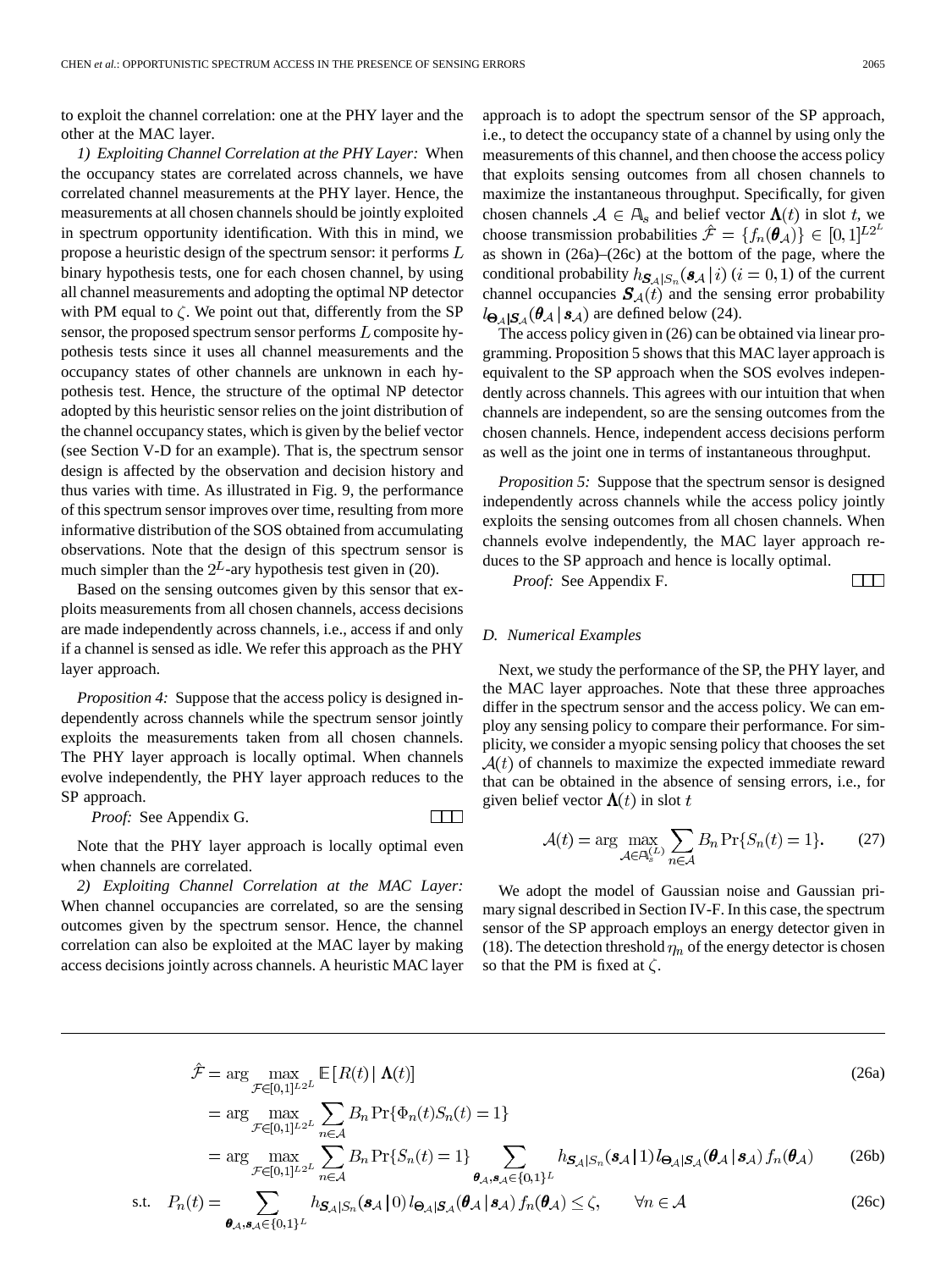Using the measurements  ${Y_n}_{n \in A}$  from all chosen channels, the sensor employed by the PHY layer approach performs a composite hypothesis test for each chosen channel  $n$ 

$$
\mathcal{H}_0(S_n(t)=1):
$$
\n
$$
\mathbf{Y}_n \sim \mathcal{N}(\mathbf{0}_M, \sigma_{n,0}^2 \mathbf{I}_M),
$$
\n
$$
\mathbf{Y}_m \sim \mathcal{N}(\mathbf{0}_M, (\sigma_{m,0}^2 + 1_{[S_m(t)=0]}\sigma_{m,1}^2)\mathbf{I}_M), \forall m \in \mathcal{A}(t) \setminus \{n\}
$$
\n
$$
\mathcal{H}_1(S_n(t)=0):
$$
\n
$$
\mathbf{Y}_n \sim \mathcal{N}(\mathbf{0}_M, (\sigma_{n,1}^2 + \sigma_{n,0}^2)\mathbf{I}_M),
$$
\n
$$
\mathbf{Y}_m \sim \mathcal{N}(\mathbf{0}_M, (\sigma_{m,0}^2 + 1_{[S_m(t)=0]}\sigma_{m,1}^2)\mathbf{I}_M), \forall m \in \mathcal{A}(t) \setminus \{n\}.
$$
\n(28)

Note that the distribution of the measurements under each hypothesis depends on the distribution of the current channel occupancy states  $S_{\mathcal{A}}(t) = \{S_n(t)\}_{n \in \mathcal{A}}$ , which is given by  $h_{S|S_n}(\mathbf{s}_A | i)$  (defined below (24)) and can be calculated from the current belief vector  $\Lambda(t)$ . In this case, the optimal NP detector for (28) is given by a likelihood ratio test [23, Sec. 2.5]

$$
\frac{\sum_{\mathbf{s}_{\mathcal{A}} \in \{0,1\}^L} h_{\mathbf{S}_{\mathcal{A}} | S_n}(\mathbf{s}_{\mathcal{A}} | 0) \prod_{m \in \mathcal{A}} p(\mathbf{Y}_m | S_m = s_m)}{\sum_{\mathbf{s}_{\mathcal{A}} \in \{0,1\}^L} h_{\mathbf{S}_{\mathcal{A}} | S_n}(\mathbf{s}_{\mathcal{A}} | 1) \prod_{m \in \mathcal{A}} p(\mathbf{Y}_m | S_m = s_m)} \geq \frac{\mathcal{H}_1}{\mathcal{H}_0} \tau_n \quad (29)
$$

where  $h_{S_A|S_n}(\mathbf{s}_A|0) = 0$  when  $s_n \neq 0$  and  $p(\mathbf{Y}_n|S_n = s_n)$  is the pdf of independent Gaussian channel measurements  $Y_n$ 

$$
p(\boldsymbol{Y}_n | S_n = s_n)
$$
  
= 
$$
\prod_{i=1}^M \frac{1}{\sqrt{2\pi(\sigma_{n,0}^2 + 1_{[s_n=0]}\sigma_{n,1}^2)}} e^{-\frac{Y_{n,i}^2}{2(\sigma_{n,0}^2 + 1_{[s_n=0]}\sigma_{n,1}^2)}}.
$$
 (30)

Note that when channel occupancies are independent, the above sensor employed by the PHY layer approach is equivalent to that of the SP approach, which demonstrates Proposition 4. The PFA and the PM of this sensor can be evaluated via simulation. In each slot, the detection threshold  $\tau_n$  is chosen according to the belief vector so that the resulting PM is fixed at  $\zeta$ , i.e., the design of the spectrum sensor varies with time.

As proven in Propositions 3–5, the PHY layer and the MAC layer approaches are equivalent to the SP approach when channels evolve independently. We thus compare below the performance of these three approaches in correlated channels. Specifically, we consider  $N = 4$  correlated channels, each with bandwidth  $B_n = 1$ . The transition probabilities of the SOS are given by

$$
P([0111] | [0000]) = 0.6
$$
  
\n
$$
P([0000] | [0000]) = 0.4
$$
  
\n
$$
P([0000] | [0111]) = P([0000] | [1011])
$$
  
\n
$$
= P([0000] | [1101])
$$
  
\n
$$
= P([0000] | [1110])
$$
  
\n
$$
= P([1101] | [1011])
$$
  
\n
$$
= P([1110] | [1101])
$$
  
\n
$$
= P([0111] | [1100])
$$
  
\n
$$
= P([0111] | [1100])
$$
  
\n
$$
= P([0111] | [1100])
$$
  
\n
$$
= 0.8.
$$

an

The maximum allowable probability of collision is assumed to be  $\zeta = 0.05$ . In each slot,  $L = 3$  channels are chosen. The



Fig. 9. Comparison of ROC curves.

spectrum sensor takes  $M = 1$  measurement at each chosen channel, and the noise and the primary signal powers are given by  $\sigma_{n,0}^2 = 0$  dB and  $\sigma_{n,1}^2 = 10$  dB for all n.

*Comparison of Sensor Performance:* In Fig. 9, we plot the ROC curves  $(1 - \delta_n$  versus  $\epsilon_n$ ) of the SP sensor and the sensor employed by the PHY layer approach. Note that the sensor employed by the MAC layer approach is the same as the SP sensor. We see that the sensor of the PHY approach outperforms that of the SP sensor. Specifically, for a fixed PM, the PFA of the sensor employed by the PHY approach is smaller than that of the SP sensor. This is because the sensor of the PHY approach exploits the correlation among channel measurements in detection while the SP sensor uses measurements from a single channel. We also observe that the ROC curve of the sensor of the PHY approach improves over time while that of the SP sensor remains the same. This observation can be explained by comparing the optimal detectors (18) and (29). Clearly, the energy detector (18) used by the SP sensor is static and so is its performance. As seen from (29), the decision variable of the sensor of the PHY approach depends on the conditional distribution  $h_{\mathbf{S}_{A}|S_{n}}(\mathbf{s}_{A}|i)$ of the channel occupancies, which varies with time according to the belief vector. As time  $t$  increases, the belief vector provides more information on the SOS due to the accumulating observations, leading to improved sensor performance. Fig. 9 demonstrates that the performance of the spectrum sensor can be improved by incorporating the sensing and access decisions at the MAC layer, which are encoded in the belief vector.

*Comparison of Throughput Performance:* In Fig. 10, we compare the throughput of these three approaches. As expected, the SP approach, which ignores the channel correlation, performs the worst. By jointly exploiting the sensing outcomes in access decision-making, the MAC layer approach can improve throughput performance. A much larger performance gain is achieved by the PHY layer approach which jointly exploits the channel measurements in spectrum opportunity identification. We can thus see that exploiting channel correlation at the PHY layer is more effective than that at the MAC layer. In other words, independent opportunity identification at the PHY layer hurts the throughput more than independent access decision-making at the MAC layer. This agrees with our intuition because independent opportunity identification makes hard decisions on whether the channel is idle. The correlation among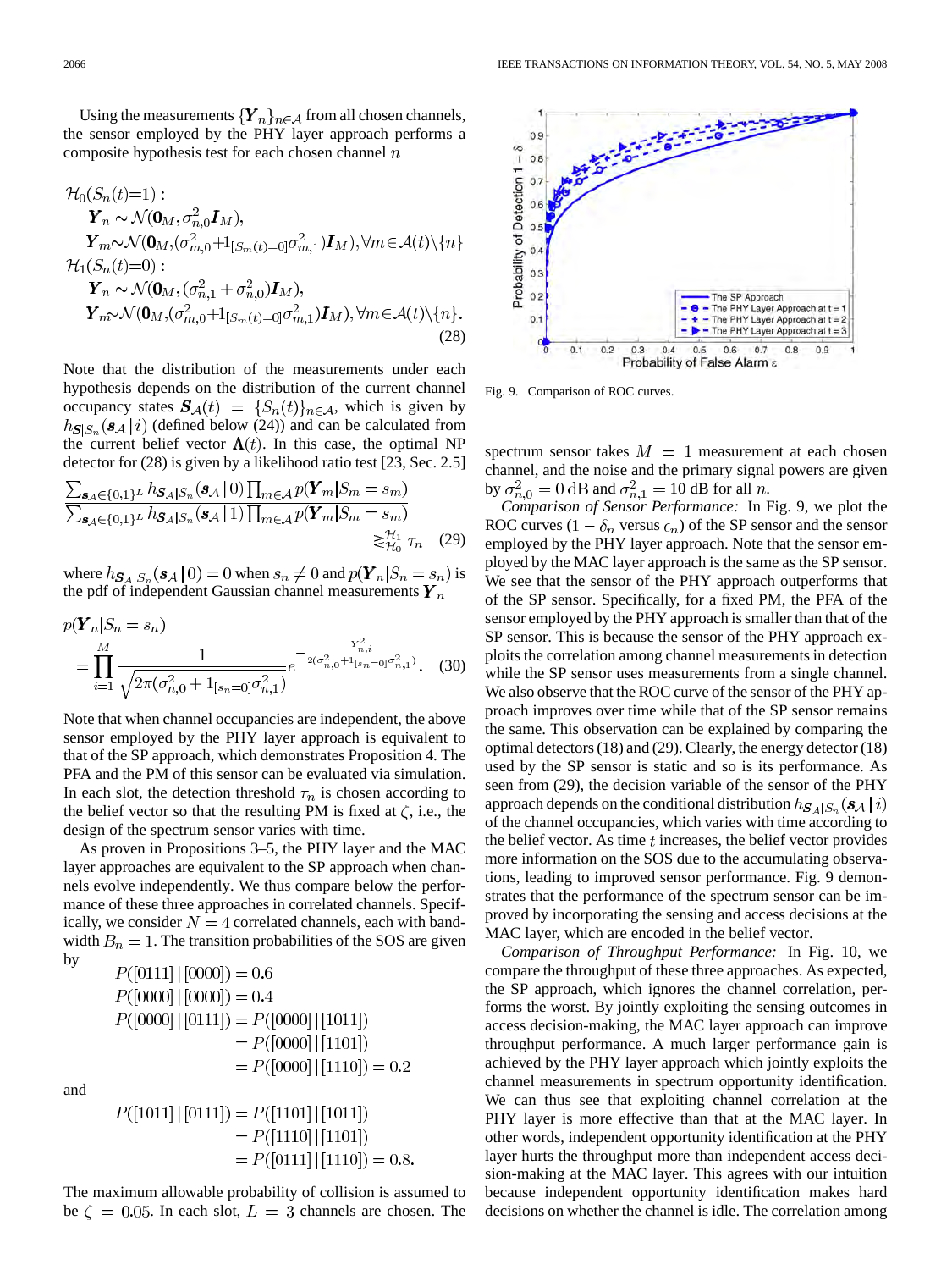

Fig. 10. Comparison of normalized throughput (bit units per slot).

the resulting sensing outcomes is less informative than that in the original channel measurements, leading to throughput degradation.

#### VI. CONCLUSION

Unique challenges in the design of OSA networks arise from the tension between the secondary users' desire for performance and the primary users' need for protection. Such tension dictates the interaction between opportunity identification at the physical layer and opportunity exploitation at the MAC layer, and a cross-layer approach is necessary to achieve optimality.

In this paper, we have developed a POMDP framework that captures basic components and design tradeoffs in OSA. We have shown that, surprisingly, there exists a separation principle in the optimal joint design of OSA that circumvents the curse of dimensionality in general POMDPs. Being able to obtain the optimal joint design in closed form allows us to characterize quantitatively the interaction between the physical and MAC layers. In particular, we have demonstrated how sensing errors at the PHY layer affect MAC design and how incorporating MAC layer information into physical layer leads to a *cognitive* spectrum sensor whose performance improves over time by learning from accumulating observations.

We have not taken into account the interactions among secondary users. The design of multiuser sensing strategies is addressed in [26], where perfect sensing is assumed. The POMDP framework has also been extended in [27] to address the joint design of OSA in unslotted primary networks.

## APPENDIX A PROOF OF PROPOSITION 1

We first prove the existence of a deterministic optimal sensor operating policy. Suppose that channel  $n$  is chosen in the current slot. Let  $\omega$ :  $A_{\delta}(n) \rightarrow [0,1]$  be an arbitrary pdf on the set  $A_{\delta}(n)$  of feasible sensor operating points, i.e.,

. We can compute the resulting PFA  $\epsilon_n$  and the PD  $1 - \delta_n$  as

$$
\epsilon_n = \mathbb{E}[\epsilon] = \int_{(\epsilon,\delta) \in \mathbb{A}_\delta(n)} \epsilon \omega(\epsilon,\delta) d\epsilon d\delta,
$$
 (31a)

$$
1 - \delta_n = \mathbb{E}[1 - \delta] = \int_{(\epsilon, \delta) \in \mathcal{A}_{\delta}(n)} (1 - \delta) \omega(\epsilon, \delta) d\epsilon d\delta. \quad (31b)
$$

Since  $0 \leq \epsilon \leq 1-\delta \leq P_{D\max}^{(n)}(\epsilon)$  for every sensor operating point in  $A_{\delta}(n)$ , we have

$$
0 \le \epsilon_n \le 1 - \delta_n \le \int_{(\epsilon,\delta)\in\mathcal{A}_{\delta}(n)} P_{D,\max}^{(n)}(\epsilon)\omega(\epsilon,\delta)d\epsilon d\delta. \tag{32}
$$

Since the best ROC curve  $P_{D,\text{max}}^{(n)}$  is concave, we have

$$
\mathbb{E}[P_{D,\max}^{(n)}(\epsilon)] \le P_{D,\max}^{(n)}(\mathbb{E}[\epsilon])
$$

and hence

$$
0 \le \epsilon_n \le 1 - \delta_n \le P_{D,\max}^{(n)}(\epsilon_n).
$$

That is, the resulting PFA and PM  $(\epsilon_n, \delta_n)$  of any randomized sensor operating policy  $\omega$  belongs to the set  $A_{\delta}(n)$ . Therefore, it is sufficient to consider deterministic sensor operating policies.

The spectrum sensor and the access policy should ensure that the collision constraint is satisfied no matter which channel is chosen. Let  $v_n$  denote the maximum expected remaining reward when channel  $n$  is chosen in the current slot. Then, the deterministic sensing policy that chooses channel  $n^* = \arg \max_{n \in \mathbb{A}_s} v_n$ in this slot is optimal since the maximum expected remaining reward that can be achieved by a randomized sensing policy is  $\sum_{n \in \text{A}_s} v_n \mu(n) \leq v_{n^*}$ , where  $\mu : \text{A}_s \to [0,1]$  is a pmf on the set  $A_{s}$ 

### APPENDIX B PROOF OF THEOREM 1

The proof of the separation principle is built upon the following three lemmas. For ease of presentation, we define  $Q_t(\mathbf{\Lambda}(t) | A)$  as the maximum expected remaining reward that can be obtained starting from slot  $t$  given that the current belief vector is  $\Lambda(t)$  and action  $A = \{a, (\epsilon_a, \delta_a), (f_a(0), f_a(1))\} \in \mathbb{A}$ is taken in this slot, i.e.,

$$
Q_t(\mathbf{\Lambda}(t) | A)
$$
  
=  $\sum_{\mathbf{s} \in \mathbb{S}} \lambda_{\mathbf{s}}(t) \sum_{k=0}^{1} U_A(k|\mathbf{s}) [kB_a + V_{t+1}(\mathcal{T}(\mathbf{\Lambda}(t) | A, k))].$  (33)

Let

and

 $A \triangleq \{a, (\epsilon_a, \delta_a), (f_a(0), f_a(1))\} \in \mathbb{A}$ 

$$
A' \triangleq \{a, (\epsilon'_a, \delta'_a), (f'_a(0), f'_a(1))\} \in \mathbb{A}
$$

be two actions with the same channel selection but different sensor operating points and transmission probabilities.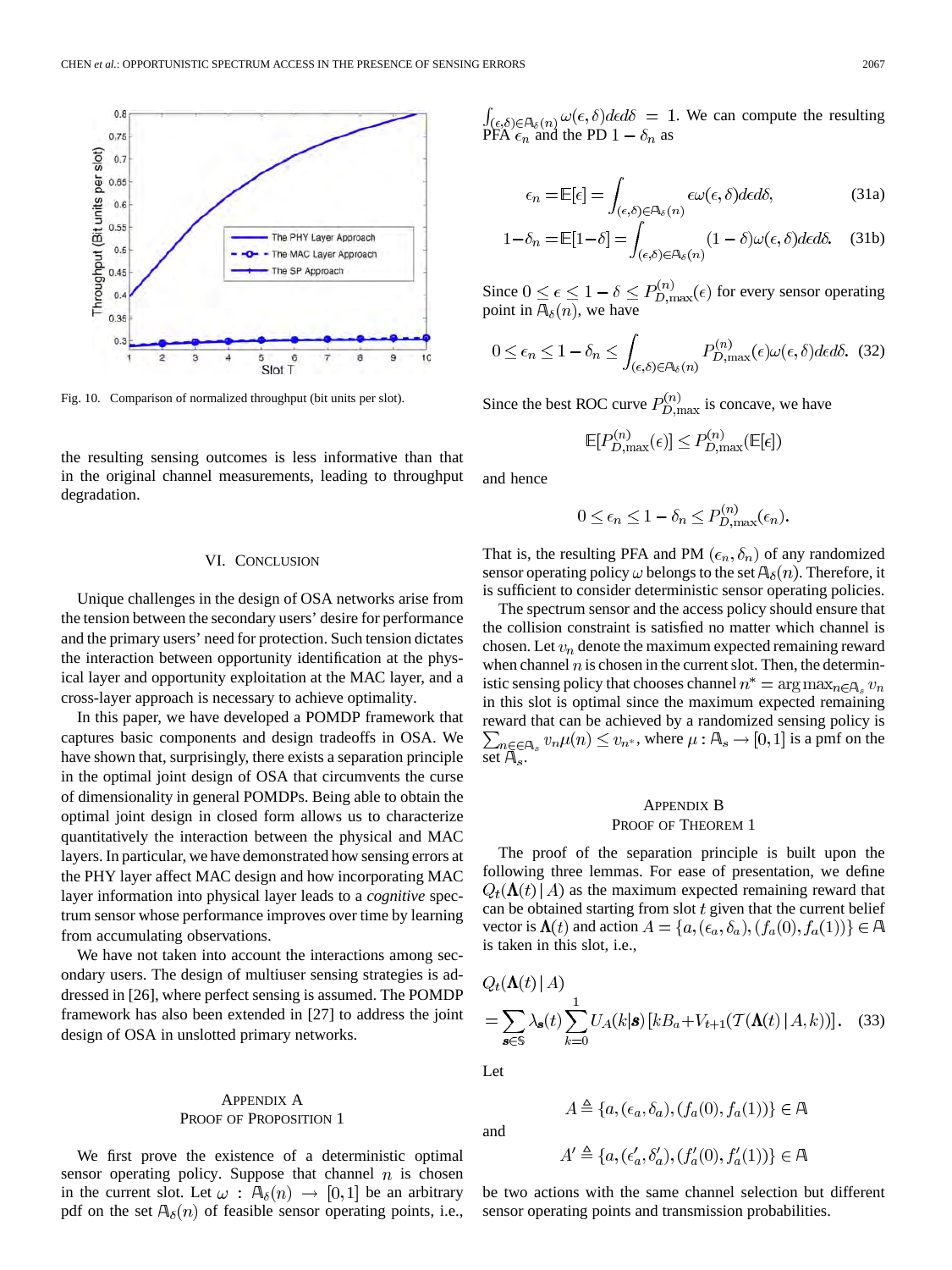*Lemma 1:* The value function given in (8) is convex in the belief vector. Specifically, at any time  $t$ , the value functions  $V_t(\mathbf{\Lambda}_1(t))$  and  $V_t(\mathbf{\Lambda}_2(t))$  of any two belief vectors  $\mathbf{\Lambda}_1(t)$  and  $\Lambda_2(t)$  satisfy

$$
V_t(\tau \Lambda_1(t) + (1 - \tau) \Lambda_2(t)) \leq \tau V_t(\Lambda_1(t)) + (1 - \tau) V_t(\Lambda_2(t)),
$$
  
where  $0 \leq \tau \leq 1$ . (34)

*Proof:* We use mathematical induction. From the value function given in (8b), we can see that  $V_T(\mathbf{\Lambda}(t))$  in the last slot  $t = T$  is linear and hence convex in the belief vector  $\Lambda(t)$ . Suppose that  $V_t(\mathbf{\Lambda}(t))$  is convex for every slot  $t > t_0$ . By the definition of convex functions, we can show that the maximum remaining reward  $Q_t(\mathbf{\Lambda}(t) | A)$  under an action  $A \in \mathcal{A}$  is convex. Since the maximum of a set of convex functions is convex, the value function  $V_{t_0}(\mathbf{\Lambda}(t))$  in slot  $t = t_0$  is convex and Lemma 1 follows. **THE** 

*Lemma 2:* If acknowledgment  $K_a(t) = 1$  is observed in a slot  $t$ , then the expected future reward, given by the value function  $V_{t+1}(\mathcal{T}(\mathbf{\Lambda}(t) | A, 1))$ , is independent of the sensor operating point  $(\epsilon_a, \delta_a)$  and the transmission probabilities  $(f_a(0), f_a(1))$  employed in the current slot. That is

$$
V_{t+1}(\mathcal{T}(\mathbf{\Lambda}(t) \,|\, A, 1)) = V_{t+1}(\mathcal{T}(\mathbf{\Lambda}(t) \,|\, A', 1)). \tag{35}
$$

*Proof:* Applying the conditional observation probability  $U_A(1|\mathbf{s})$  given in (9) to (10), we obtain the updated belief vector  $\Lambda^1(t+1) \triangleq \mathcal{T}(\Lambda(t) | A, 1)$  whose element  $\lambda_s^1(t+1)$  is given by

$$
\lambda_{\mathbf{s}}^1(t+1) = \frac{\sum_{\mathbf{s}' \in \mathbb{S}} \lambda_{\mathbf{s}'}(t) P(\mathbf{s}|\mathbf{s}') s'_a}{\sum_{\mathbf{s}' \in \mathbb{S}} \lambda_{\mathbf{s}'}(t) s'_a}
$$
(36)

which is independent of the sensor operating point  $(\epsilon_a, \delta_a)$  and the transmission probabilities  $(f_a(0), f_a(1))$ . **THE** 

*Lemma 3:* In any slot  $t$ , the future rewards  $V_{t+1}(\mathcal{T}(\mathbf{\Lambda}(t) | A, k))$ and  $V_{t+1}(\mathcal{T}(\mathbf{\Lambda}(t) | A', k))$  satisfy the following inequality:

$$
V_{t+1}(\mathcal{T}(\mathbf{\Lambda}(t) | A, 0))
$$
  
\n
$$
\leq \tau V_{t+1}(\mathcal{T}(\mathbf{\Lambda}(t) | A, 1)) + (1 - \tau) V_{t+1}(\mathcal{T}(\mathbf{\Lambda}(t) | A', 0))
$$
 (37)

where  $\tau$  is given by

$$
\tau = \frac{\sum_{\mathbf{s} \in \mathbb{S}} \lambda_{\mathbf{s}}(t) \left[ U_A(0|\mathbf{s}) - U_{A'}(0|\mathbf{s}) \right]}{\sum_{\mathbf{s} \in \mathbb{S}} \lambda_{\mathbf{s}}(t) U_A(0|\mathbf{s})}.
$$
 (38)

*Proof:* Applying the conditional observation probability  $U_A(k|\mathbf{s})$  given in (9) to (10), we can obtain the updated belief vectors  $T(\mathbf{\Lambda}(t) | A, k)$  and  $T(\mathbf{\Lambda}(t) | A', k)$ . After some algebras, we reach the following equality:

$$
\mathcal{T}(\mathbf{\Lambda}(t) | A, 0) = \tau \mathcal{T}(\mathbf{\Lambda}(t) | A, 1) + (1 - \tau) \mathcal{T}(\mathbf{\Lambda}(t) | A', 0)
$$
\n(39)

where  $\tau$  is given by (38). Lemma 3 follows from the convexity of the value function proven in Lemma 1.  $\Box$ 

With the above three lemmas, we now prove the separation principle. First notice that the expected immediate reward  $E[R(t) | \Lambda(t)]$  can be obtained as

$$
\mathbb{E}[R(t) | \mathbf{\Lambda}(t)] = B_a \sum_{\mathbf{s} \in \mathbb{S}} \lambda_{\mathbf{s}}(t) U_A(1 | \mathbf{s})
$$
  
=  $[\epsilon_a f_a(0) + (1 - \epsilon_a) f_a(1)] B_a \sum_{\mathbf{s} \in \mathbb{S}} \lambda_{\mathbf{s}}(t) s_a.$  (40)

Since  $B_a \sum_{s \in \mathcal{S}} \lambda_s(t) s_a$  is a constant for given belief vector  $\Lambda(t)$  and sensing action a, the expected immediate reward  $\mathbb{E}[R(t) | \mathbf{\Lambda}(t)]$  increases with quantity  $\epsilon_a f_a(0) + (1 - \epsilon_a) f_a(1)$ .

Second, we note that the sensor operating point  $(\epsilon_a, \delta_a)$ and the transmission probabilities  $(f_a(0), f_a(1))$  only affect the expected remaining reward  $Q_t(\mathbf{\Lambda}(t) | A)$  defined in (33) through the observation probability  $U_A(1|\mathbf{s}) = s_a \epsilon_a f_a(0) +$  $(1 - \epsilon_a) f_a(1)$ . Therefore, if we can show that  $Q_t(\mathbf{\Lambda}(t) | A)$ increases with the quantity  $\epsilon_a f_a(0) + (1 - \epsilon_a) f_a(1)$ , then this will prove the separation principle.

To this end, we consider two actions  $A$  and  $A'$  such that  $\epsilon'_a f'_a(0) + (1 - \epsilon'_a) f'_a(1) \geq \epsilon_a f_a(0) + (1 - \epsilon_a) f_a(1)$  in slot t. Comparing the resulting maximum expected remaining rewards  $Q_t(\mathbf{\Lambda}(t) | A')$  and  $Q_t(\mathbf{\Lambda}(t) | A)$ , we have

$$
Q_t(\mathbf{\Lambda}(t) | A') - Q_t(\mathbf{\Lambda}(t) | A)
$$
  
\n
$$
= \sum_{\mathbf{s} \in S} \lambda_{\mathbf{s}}(t) \{ B_a [U_{A'}(1|\mathbf{s}) - U_A(1|\mathbf{s})]
$$
  
\n
$$
+ \sum_{k=0}^{1} [U_{A'}(k|\mathbf{s})V_{t+1}(T(\mathbf{\Lambda}(t) | A', k))
$$
  
\n
$$
-U_A(k|\mathbf{s})V_{t+1}(T(\mathbf{\Lambda}(t) | A, k))]\}
$$
  
\n
$$
\geq \sum_{\mathbf{s} \in S} \lambda_{\mathbf{s}}(t) \sum_{k=0}^{1} [U_{A'}(k|\mathbf{s})V_{t+1}(T(\mathbf{\Lambda}(t) | A', k))
$$
  
\n
$$
-U_A(k|\mathbf{s})V_{t+1}(T(\mathbf{\Lambda}(t) | A, k))]. \tag{41}
$$

Applying Lemmas 2 and 3, we obtain after some algebra

$$
Q_t(\mathbf{\Lambda}(t) \mid A') - Q_t(\mathbf{\Lambda}(t) \mid A) \ge 0 \tag{42}
$$

which proves the monotonicity of the expected remaining reward  $Q_t(\mathbf{\Lambda}(t) | A)$  with  $\epsilon_a f_a(0) + (1 - \epsilon_a) f_a(1)$  and hence completes the proof of the separation principle.

# APPENDIX C

PROOF OF PROPOSITION 2

When  $\delta_a = 1$ , we have  $\epsilon_a = 0$  and the objective function  $\epsilon_a f_a(0) + (1 - \epsilon_a) f_a(1)$  given in (12a) is maximized when  $f_a^*(1) = 1$ . When  $\delta_a \in [0,1)$ , the constraint given in (12) can be written as

$$
0 \le f_a(0) \le \frac{\zeta - \delta_a f_a(1)}{1 - \delta_a}.\tag{43}
$$

Applying (43) to the objective function in (12a), we obtain that

$$
\epsilon_a f_a(0) + (1 - \epsilon_a) f_a(1) \le f_a(1) \left[ 1 - \frac{\epsilon_a}{1 - \delta_a} \right] + \frac{\epsilon_a \zeta}{1 - \delta_a} \tag{44}
$$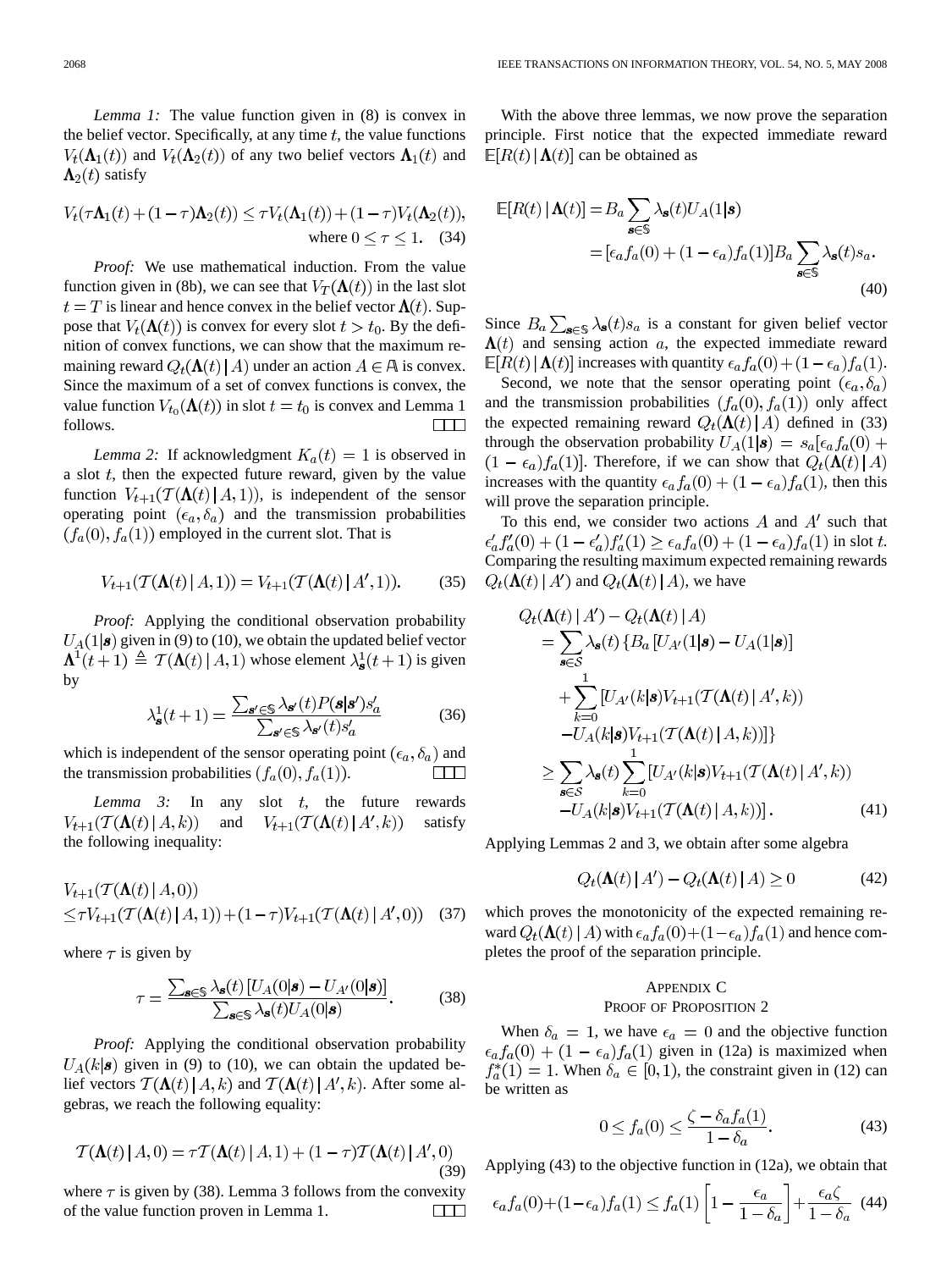where the equality holds when  $f_a(0) = \frac{\zeta - \partial_a f_a(1)}{1 - \zeta}$ . Since (see footnote 2), the right-hand side of (44) increases with  $f_a(1)$ . Hence, to maximize the objective function  $\epsilon_a f_a(0) + (1 - \epsilon_a) f_a(1)$ , we should choose the largest  $f_a(1)$ such that  $f_a(0) = \frac{\zeta - \delta_a f_a(1)}{1 - \delta_a} \ge 0$  (see (43)). Therefore, when  $\delta_a \leq \zeta$ ,  $f_a^*(1) = 1$  and, correspondingly,  $f_a^*(0) = \frac{\zeta - \delta_a}{1 - \delta_a}$ . When  $\delta_a \ge \zeta$ ,  $f_a^*(1) = \frac{\zeta}{\delta_a}$  and, correspondingly,  $f_a^*(0) = 0$ .

# APPENDIX D PROOF OF THEOREM 2

Applying the optimal transmission probabilities  $(f_a^*(0), f_a^*(1))$  given in Proposition 2 to the objective function (12a), we obtain that

$$
\epsilon_a f_a(0) + (1 - \epsilon_a) f_a(1) = \begin{cases} 1 - \frac{\epsilon_a}{1 - \delta_a} (1 - \zeta), & \delta_a \le \zeta \\ \frac{1 - \epsilon_a}{\delta_a} \zeta, & \delta_a \ge \zeta. \end{cases}
$$
(45)

Since the best ROC curve is concave [23, Sec. 2.2], both and  $\frac{1-\epsilon_a}{\delta}$  increase with  $\epsilon_a$  and hence decrease with . From (45), we can see that the objective function  $\epsilon_a f_a(0) + (1 - \epsilon_a) f_a(1)$  increases with  $\delta_a$  when  $\delta_a \leq \zeta$ , but decreases when  $\delta_a \geq \zeta$ . Hence, the maximum is achieved when  $\delta_a^* = \zeta$ . Correspondingly, the optimal transmission probabilities  $(f_a^*(0), f_a^*(1))$  are given by  $(0, 1)$ .

# APPENDIX E

# PROOF OF THEOREM 3

Let denote a joint composite action taken in a slot  $t$  and  $A_n \triangleq \{n, (\epsilon_n, \delta_n), (f_n(0), f_n(1))\} \in \mathbb{A}$  denote the corresponding actions taken on each individual chosen channel  $n \in \mathcal{A}$ . When the spectrum sensor is designed independently across channels, we can write

$$
l_{\mathbf{\Theta}_{\mathcal{A}}|\mathcal{S}_{\mathcal{A}}}(\theta_{\mathcal{A}} | \mathbf{s}_{\mathcal{A}}) = \Pr{\mathbf{\Theta}_{\mathcal{A}}(t) = \mathbf{\theta}_{\mathcal{A}} | \mathbf{S}_{\mathcal{A}}(t) = \mathbf{s}_{\mathcal{A}}}
$$
  
= 
$$
\prod_{n \in \mathcal{A}} \Pr{\Theta_n(t) = \theta_n | S_n(t) = s_n}
$$

in a product form since the occupancy of a channel is detected independently of the measurements at other chosen channels. When the access policy is designed independently across channels, we have  $f_n(\theta_A) = f_n(\theta_n)$  for all sensing outcomes  $\theta_A \in$ 

 $\{0,1\}^L$ . Therefore, we can write the conditional observation probability  $U_A^{(L)}(\mathbf{k}_A|\mathbf{s})$  as (46), shown at the bottom of the page. Similarly, after some algebras, the design constraint in (24c) can be written as (47), also shown at the bottom of the page.

Applying (46) to (24), we can see that the sensor operating point  $(\epsilon_n, \delta_n)$  and transmission probabilities  $(f_n(0), f_n(1))$  of a chosen channel  $n \in A$  affect the maximum remaining reward only through  $U_{A_n}(1|\mathbf{s}) = s_n[\epsilon_n f_n(0) + (1 - \epsilon_n)f_n(1)]$ , which is independent of the actions  $\{A_m\}_{m\in\mathcal{A}\backslash\{n\}}$  taken on the other channels. Moreover, the simplified constraint (47) reveals that the collision probability of a channel  $n$  is also independent of the actions  $\{A_m\}_{m\in\mathcal{A}\backslash\{n\}}$  taken at other channels. Therefore, the design of the sensor operating and access policies can be decoupled across channels. Following the same proof as given in Appendix B, we can show that the expected remaining reward increases with  $\epsilon_n f_n(0) + (1 - \epsilon_n) f_n(1)$  of every chosen channel  $n \in \mathcal{A}$ .

On the other hand, the expected immediate reward  $\mathbb{E}[R(t) | \mathbf{\Lambda}(t)]$  is given by

$$
\mathbb{E}[R(t)|\mathbf{\Lambda}(t)]
$$
  
= 
$$
\sum_{n\in\mathcal{A}} B_n \Pr\{K_n(t) = 1\}
$$
  
= 
$$
\sum_{n\in\mathcal{A}} B_n \Pr\{S_n(t) = 1\} [\epsilon_n f_n(0) + (1 - \epsilon_n) f_n(1)]
$$
 (48)

which also increases with  $\epsilon_n f_n(0) + (1 - \epsilon_n) f_n(1)$ . Therefore, the separation principle developed in Theorem 1 holds for  $L > 1$ .

# APPENDIX F PROOF OF PROPOSITIONS 3 AND 5

Let  $A \in A_s^{(L)}$  denote a set of chosen channels and  $A_n^ \mathcal{A}\backslash\{n\}$  be all the set of chosen channels excluding n. Since channels evolve independently, we have , where and

$$
h_{\mathcal{S}_{\mathcal{A}_{n}}|S_{n}}(\mathbf{s}^{-}|i) = \Pr{\mathcal{S}_{\mathcal{A}_{n}^{-}}(t) = \mathbf{s}^{-}|S_{n}(t) = i}.
$$

Hence, given belief vector  $\Lambda(t)$  and chosen channels A in slot t, the myopic (i.e., locally optimal) sensor operating point  $(\hat{\epsilon}_n, \hat{\delta}_n)$ and transmission probabilities  $\hat{\mathcal{F}} = {\{\hat{f}_n(\theta_\mathcal{A})\}}$  are given by

$$
U_A^{(L)}(\mathbf{k}_A|\mathbf{s}) = \sum_{\theta_A \in \{0,1\}^L} \prod_{n \in A} \Pr\{\Theta_n(t) = \theta_n \mid S_n(t) = s_n\} [k_n s_n f_n(\theta_n) + (1 - k_n)(1 - s_n f_n(\theta_n))]
$$
  
= 
$$
\prod_{n \in A} \sum_{\theta_n = 0}^1 \Pr\{\Theta_n(t) = \theta_n \mid S_n = s_n\} [k_n s_n f_n(\theta_n) + (1 - k_n)(1 - s_n f_n(\theta_n))]
$$
  
= 
$$
\prod_{n \in A} U_{A_n}(k_n|\mathbf{s}).
$$
 (46)

$$
P_n(t) = \sum_{\theta_n=0}^{1} \Pr\{\Theta_n(t) = \theta_n \, | \, S_n(t) = 0\} f_n(\theta_n) = (1 - \delta_n) f_n(0) + \delta_n f_n(1) \le \zeta, \qquad \forall n \in \mathcal{A}.\tag{47}
$$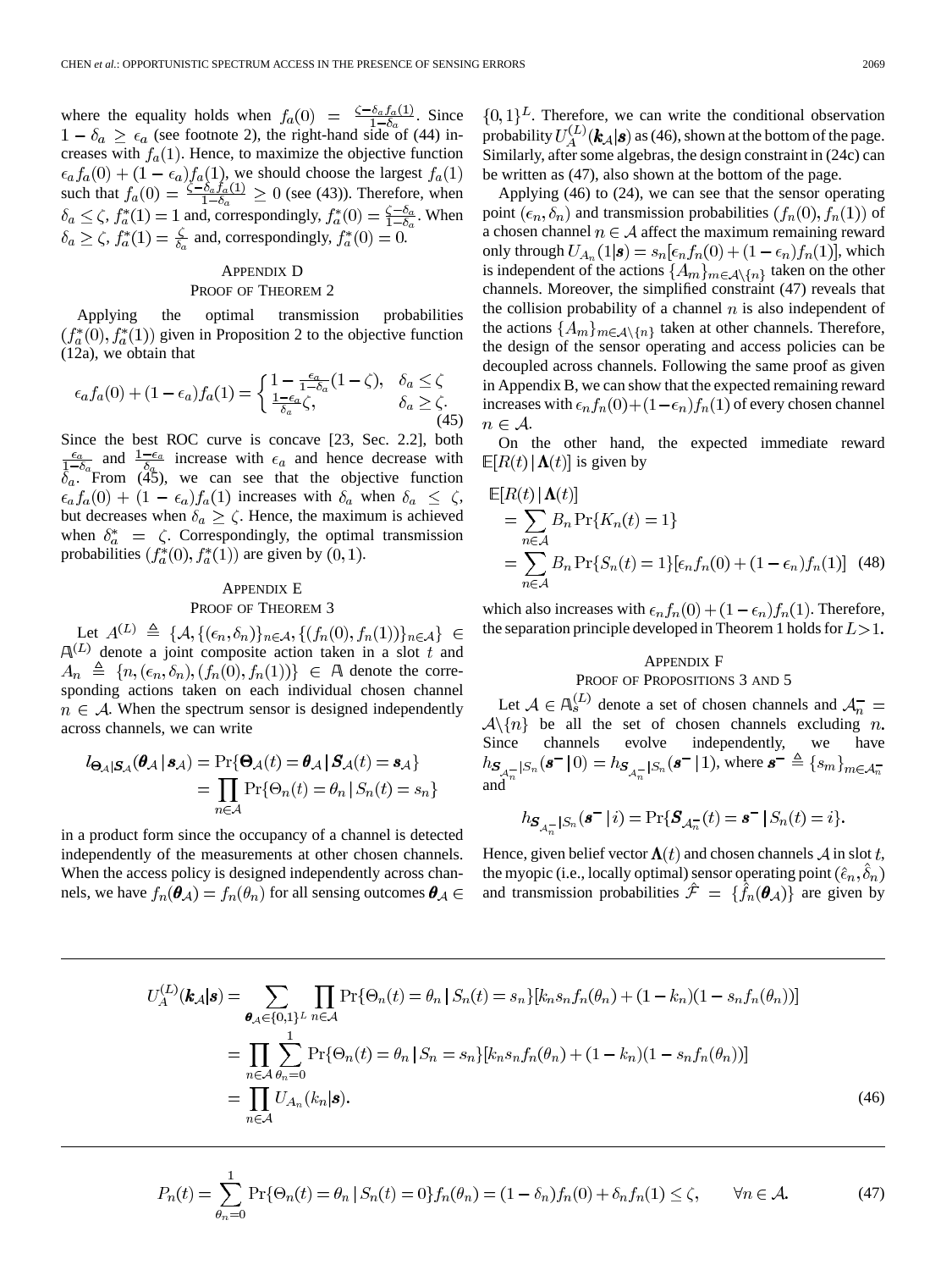$$
\{(\hat{\epsilon}_n, \hat{\delta}_n), \hat{\mathcal{F}}\} = \arg \max_{\substack{(\epsilon_n, \delta_n) \in A_{\delta}(n) \\ \mathcal{F} \in [0,1]^{L_2 L}}} \mathbb{E}\left[R(t) \mid \Lambda(t)\right]
$$
\n
$$
= \arg \max_{\substack{(\epsilon_n, \delta_n) \in A_{\delta}(n) \\ \mathcal{F} \in [0,1]^{L_2 L}}} \sum_{n \in \mathcal{A}} B_n \Pr\{S_n(t) = 1\} \sum_{\theta_n = 0}^1 \Pr\{\Theta_n(t) = \theta_n \mid S_n(t) = 1\} g_{\theta_n}^n
$$
\n
$$
= \arg \max_{\substack{(\epsilon_n, \delta_n) \in A_{\delta} \\ \mathcal{F} \in [0,1]^{L_2 L}}} \sum_{n \in \mathcal{A}} B_n \Pr\{S_n(t) = 1\} [\epsilon_n g_0^n + (1 - \epsilon_n) g_1^n]
$$
\n
$$
\text{s.t.} \quad P_n(t) = \sum_{\theta_n = 0}^1 \Pr\{\Theta_n(t) = \theta_n \mid S_n(t) = 0\} g_{\theta_n}^n
$$
\n
$$
= (1 - \delta_n) g_0^n + \delta_n g_1^n \le \zeta, \quad \forall n \in \mathcal{A} \tag{49b}
$$

$$
g_n(\theta_n) \triangleq \sum_{\boldsymbol{\theta}^- \in \{0,1\}^{L-1}} f_n(\boldsymbol{\theta}^-,\theta_n) \sum_{\boldsymbol{s}^- \in \{0,1\}^{L-1}} \Pr\{\boldsymbol{S}_{\mathcal{A}_n^-} = \boldsymbol{s}^- \} \prod_{m \in \mathcal{A}_n^-} \Pr\{\Theta_m(t) = \theta_m \,|\, S_m(t) = s_m\},\tag{50}
$$

$$
\{\hat{\mathcal{E}}, \{(\hat{f}_n(0), \hat{f}_n(1))\}_{n \in \mathcal{A}}\}\n= \arg \max_{\substack{\mathcal{E} \in A_{\delta}^{(L)} \\ f_n(0), f_n(1) \in [0,1]}} \sum_{n \in \mathcal{A}} B_n \Pr\{S_n(t) = 1\} [\Pr\{\Theta_n(t) = 1 | S_n(t) = 1\} f_n(1)\n\tag{51a}
$$

+ 
$$
\Pr\{\Theta_n(t) = 0 | S_n(t) = 1\} f_n(0)
$$
 (51b)  
 $\Pr\{\Theta_n(t) = 0 | S_n(t) = 0 | f_n(t) = 0 | S_n(t) = 0 | S_n(t) = 0 | f_n(t) = 0 | f_n(t) = 0 | f_n(t) = 0 | f_n(t) = 0 | f_n(t) = 0 | f_n(t) = 0 | f_n(t) = 0 | f_n(t) = 0 | f_n(t) = 0 | f_n(t) = 0 | f_n(t) = 0 | f_n(t) = 0 | f_n(t) = 0 | f_n(t) = 0 | f_n(t) = 0 | f_n(t) = 0 | f_n(t) = 0 | f_n(t) = 0 | f_n(t) = 0 | f_n(t) = 0 | f_n(t) = 0 | f_n(t) = 0 | f_n(t) = 0 | f_n(t) = 0 | f_n(t) = 0 | f_n(t) = 0 | f_n(t) = 0 | f_n(t) = 0 | f_n(t) = 0 | f_n(t) = 0 | f_n(t) = 0 | f_n(t) = 0 | f_n(t) = 0 | f_n(t) = 0 | f_n(t) = 0 | f_n(t) = 0 | f_n(t) = 0 | f_n(t) = 0 | f_n(t) = 0 | f_n(t) = 0 | f_n(t) = 0 | f_n(t) = 0 | f_n(t) = 0 | f_n(t) = 0 | f_n(t) = 0 | f_n(t) = 0 | f_n(t) = 0 | f_n(t) = 0 | f_n(t) = 0 | f_n(t) = 0 | f_n(t) = 0 | f_n(t) = 0 | f_n(t) = 0 | f_n(t) = 0 | f_n(t) = 0 | f_n(t) = 0 | f_n(t) = 0 | f_n(t) = 0 | f_n(t) = 0 | f_n(t) = 0 | f_n(t) = 0 | f_n(t) = 0 | f_n(t) = 0 | f_n(t) = 0 | f_n(t) = 0 | f_n(t) = 0 | f_n(t) = 0 | f_n(t) = 0 | f_n(t) = 0 | f_n(t) = 0 | f_n(t) = 0 | f_n(t) = 0 | f_n(t) = 0 | f_n(t) = 0 | f_n(t) = 0 | f_n(t) = 0 | f_n(t) = 0 | f_n(t) = 0 | f_n(t) = 0 | f_n(t) = 0 | f_n(t) = 0 | f_n(t) = 0 | f_n(t) = 0 | f_n(t) = 0 | f_n(t) = 0 | f_n$ 

s.t. 
$$
P_n(t) = Pr\{\Theta_n(t) = 1 | S_n(t) = 0\} f_n(1) + Pr\{\Theta_n(t) = 0 | S_n(t) = 0\} f_n(0) \le \zeta, \ \forall n \in \mathcal{A},
$$
 (51c)

$$
\Pr\{\Theta_n(t) = \theta_n \mid S_n(t) = s_n\}
$$
\n
$$
= \sum_{\boldsymbol{\theta}^-, \boldsymbol{s}^- \in \{0, 1\}^{L-1}} \Pr\{\boldsymbol{\Theta}_{\mathcal{A}_n^-}(t) = \boldsymbol{\theta}^-, \Theta_n(t) = \theta_n \mid \boldsymbol{S}_{\mathcal{A}_n^-}(t) = \boldsymbol{s}^-, S_n(t) = s_n\} \Pr\{\boldsymbol{S}_{\mathcal{A}_n^-}(t) = \boldsymbol{s}^- \mid S_n(t) = s_n\} \quad (52)
$$

 $(26)$  as shown in  $(49a)$ – $(49b)$  at the top of the page, where  $g(\theta_n) \in [0,1]$  is defined as in (50) also at the top of the page, where  $\boldsymbol{\theta}^- \triangleq {\theta_m}_{m \in {\cal A}^-}$ . We see from (49) that the myopic approach should maximize  $\epsilon_n g_n(0) + (1 - \epsilon_n)g_n(1)$  under the constraint  $(1 - \delta_n)g_n(0) + \delta_n g_n(1) \leq \zeta$  for every chosen channel  $n \in A$ , leading to the same optimization problem as (12). By Theorem 2,  $\hat{\delta}_n = \zeta$  and  $(\hat{g}_n(0), \hat{g}_n(1)) = (0, 1)$ are the solution to (49). That is, the SP sensor is locally optimal. Furthermore, since  $(\hat{g}_n(0), \hat{g}_n(1)) = (0, 1)$  is achieved by choosing  $\hat{f}_n(\boldsymbol{\theta}^-,\theta_n) = 1_{\lbrack \theta_n=1 \rbrack}$  in (50), transmission probabilities  $\hat{f}_n(\theta_{\mathcal{A}}) = \theta_n$  are locally optimal, which completes the proof of Proposition 3.

Proposition 5 follows directly from the fact that the MAC layer approach employs the myopic access policy and the SP sensor, which has been proven to be locally optimal.

# APPENDIX G

#### PROOF OF PROPOSITION 4

When the access policy is designed independently across channels, we have  $f_n(\theta_{\mathcal{A}}) = f_n(\theta_n)$  for any sensing outcome  $\Theta_{\mathcal{A}}(t) = \theta_{\mathcal{A}}$  from chosen channels A. Hence, given belief vector  $\Lambda(t)$  and chosen channels A in slot t, the myopic spectrum sensor  $\hat{\mathcal{E}}$  and access decisions  $\{(\hat{f}_n(0), \hat{f}_n(1))\}_{n \in \mathcal{A}}$  are

given by (51a)–(51c) at the top of the page, where (52), also at the top of the page, is determined by the sensor operating point  $\mathcal{E} \in \mathbb{A}_{\kappa}^{(L)}$  and the current belief vector  $\Lambda(t)$  (see Appendix F for notation definitions). Since (51) has the same form as (12), the PHY layer approach is locally optimal.

Furthermore, when the SOS evolves independently across channels, the measurements from different channels are independent. Hence, the sensor employed by the PHY layer approach is equivalent to the SP sensor.

#### **REFERENCES**

- [1] J. Mitola, "Cognitive radio for flexible mobile multimedia communications," in *Proc. IEEE Int. Workshop on Mobile Multimedia Communications (MoMuC)*, San Diego, CA, Nov. 1999, pp. 3–10.
- [2] *The Next Generation (XG) Program*, Std., DARPA [Online]. Available: http://www.darpa.mil/sto/smallunitops/xg.html
- [3] R. D. Smallwood and E. J. Sondik, "The optimal control of partially observable Markov processes over a finite horizon," *Oper. Res.*, vol. 21, pp. 1071–1088, 1973.
- [4] E. J. Sondik, "The Optimal Control of Partially Observable Markov Processes," Ph.D. dissertation, Stanford Univ., Stanford, CA, 1971.
- [5] G. E. Monahan, "A survey of partially observable Markov decision processes: Theory, models, and algorithms," *Manag. Sci.*, vol. 28, no. 1, pp. 1–16, Jan. 1982.
- [6] H.-T. Cheng, "Algorithms for Partially Observable Markov Decision Processes," Ph.D. dissertation, Univ. British Columbia, Vancouver, BC, Canada, 1988.